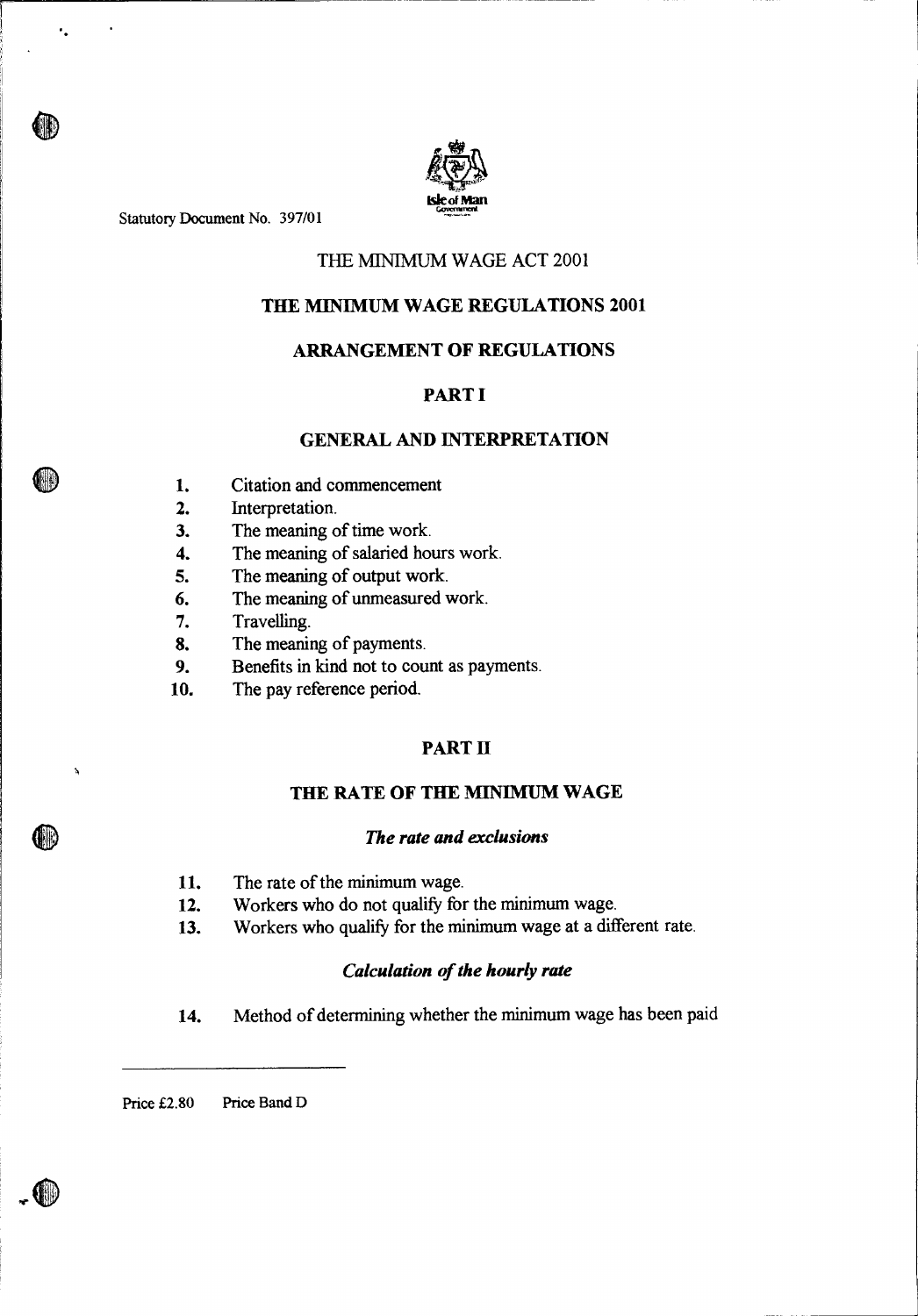# **PART HI**

#### **WORKING TIME FOR THE PURPOSES OF THE MINIMUM WAGE**

# *Provisions in relation to working time*

- 15. Provisions in relation to time work.
- 16. Provisions in relation to salaried hours work.
- 17. Provisions in relation to output work.
- 18. Provisions in relation to unmeasured work.
- 19. Time spent on training to be time work.

## *The hours worked in a pay reference period*

- 20. Time work.
- 21. Salaried hours work.
- 22. Determining the hours of salaried hours work where the basic hours have been exceeded.
- 23. Determining the hours of salaried hours work in certain cases where the employment terminates.
- 24. Output work.

À

- 25. "Fair estimate" agreements for output work.
- 26. Determining the hours of output work where there is a "fair estimate" agreement.
- 27. Unmeasured work.
- 28. "Daily average" agreements for unmeasured work.
- 29. Determining the hours of unmeasured work where there is a "daily average" agreement.

# **PART IV**

#### **REMUNERATION COUNTING TOWARDS THE MINIMUM WAGE**

- 30. Payments to the worker to be taken into account.
- 31. Reductions from payments to be taken into account.
- 32. Deductions to be subtracted under regulation  $31(1)(g)$ .
- 33. Deductions not to be subtracted under regulation  $31(1)(g)$ .
- 34. Payments made by or due from a worker to be subtracted under regulation  $31(1)$ (h).
- 35. Payments not to be subtracted under regulation  $31(1)(h)$ .
- 36. Amount permitted to be taken into account where living accommodation is provided.
- 37. Adjusted deductions and payments in respect of living accommodation.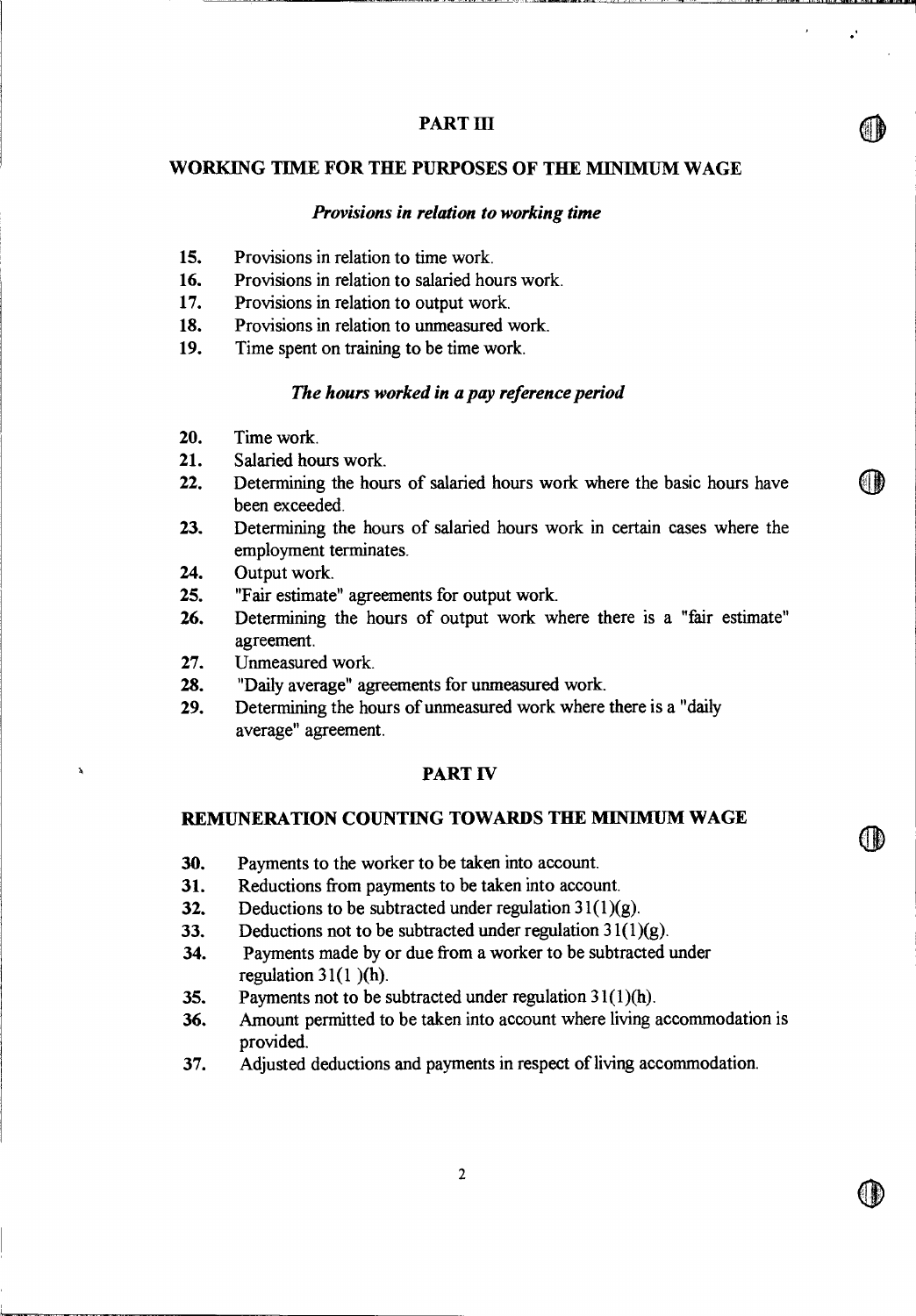# • **PART V**

# **RECORDS**

**38.** Records to be kept by an employer.

•

 $\epsilon_{\rm v}$ 

 $\overline{\phantom{a}}$ 

 $\langle \cdot \rangle$ 

•

 $\mathbf{\hat{x}}$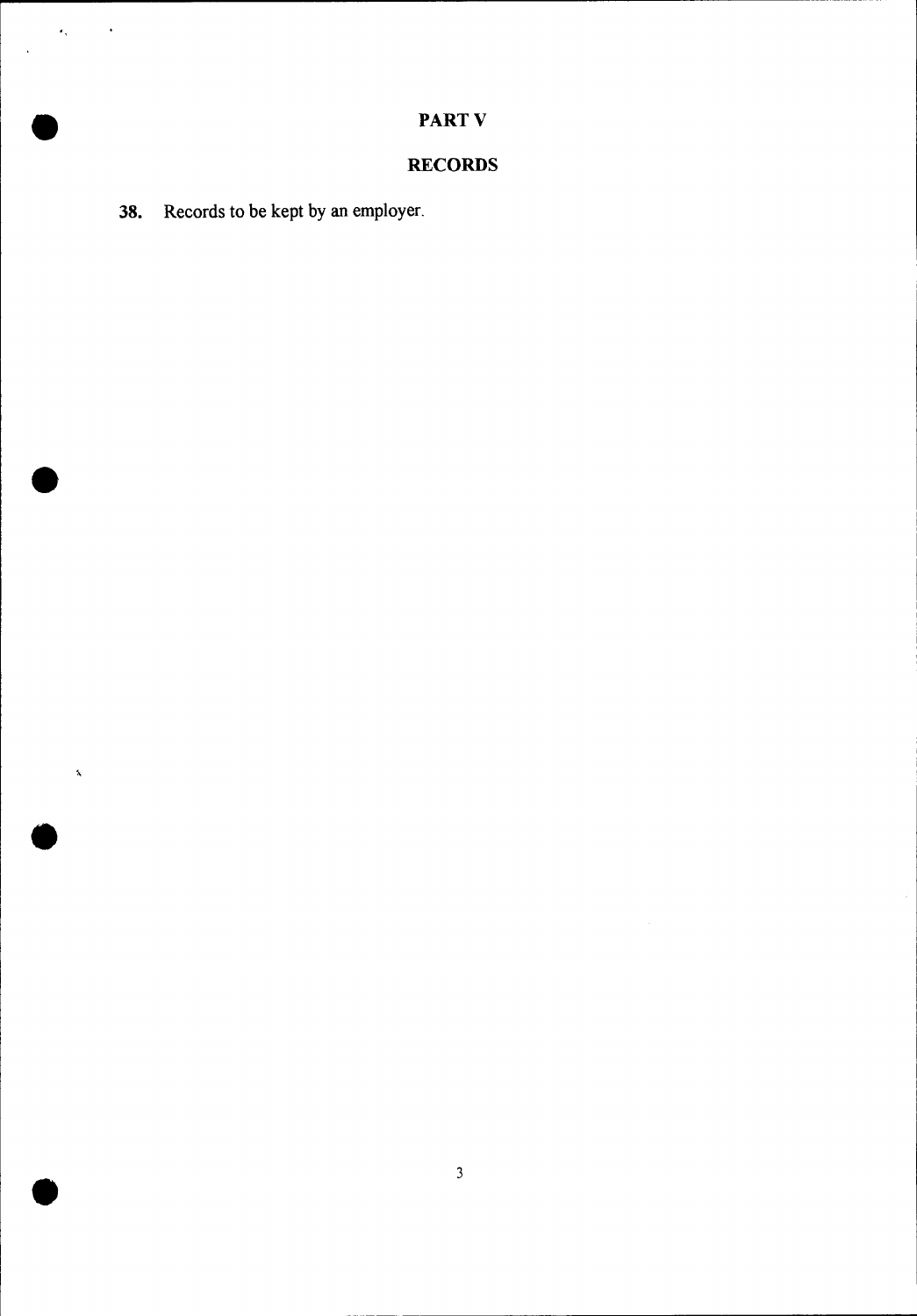

# THE MINIMUM WAGE ACT 2001

# **THE MINIMUM WAGE REGULATIONS 2001**

Approved by Tynwald:  $13<sup>th</sup>$  July 2001

Coming into operation:  $1<sup>st</sup>$  January 2002

In exercise of the powers conferred on the Department of Trade and Industry by section 2 of the Minimum Wage Act 2001, and of all other enabling powers, the following Regulations are hereby made:-

# **PART I**

# **GENERAL AND INTERPRETATION**

#### **Citation and commencement**

1. These Regulations may be cited as the Minimum Wage Regulations 2001 and shall come into operation on the  $1<sup>st</sup>$  January 2002.

#### **Interpretation**

 $\mathbf{\hat{a}}$ 

**2. -** (1) In these Regulations-

"the Act" means the Minimum Wage Act 2001;

"allowance", other than in regulation 8(b), means any payment paid by the employer to a worker attributable to a particular aspect of his working arrangements or to his working or personal circumstances that is not consolidated into his standard pay, but does not include an allowance designed to refund a worker in respect of expenses incurred by him in connection with his employment;

" arrangements made by the Government" means arrangements made by the Department of Trade and Industry under approved training schemes.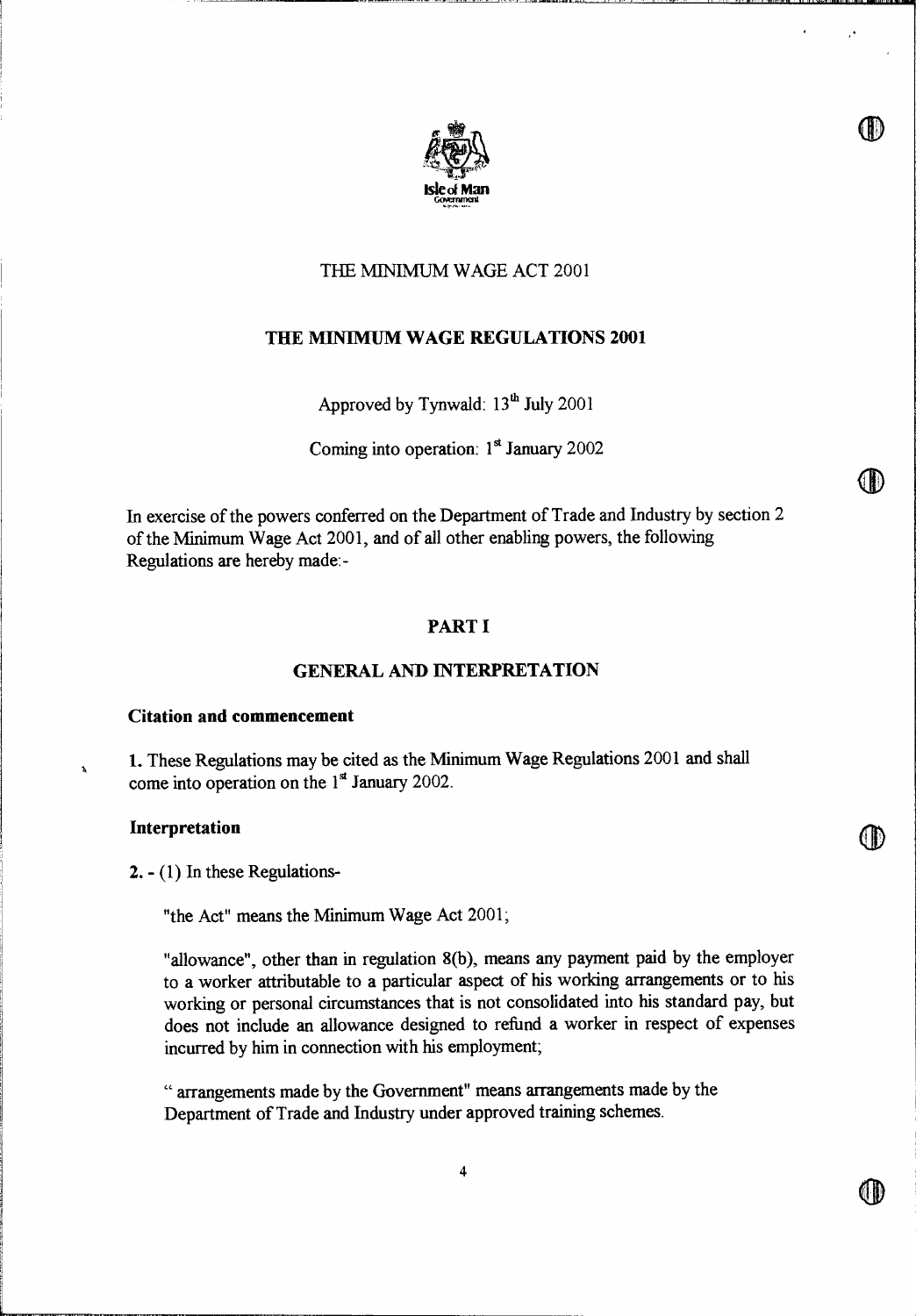"employer" has the meaning given to it by section 45(4) but, in relation to a worker (as defined in section  $45(3)$ ), includes in addition-

(a) an agent or principal in relation to whom, by virtue of section 28(2), the provisions of the Act have effect as if there were a worker's contract between him and an agency worker for the doing of work by the agency worker, and

(b) an employer of a home worker who is a worker by virtue of section 29;

"performance bonus" means a performance bonus or other merit payment attributable to the quality or amount of work done in the course of more than one pay reference period, and not therefore payable directly in respect of work done in specific hours;

"the total of reductions" means the total of reductions determined in accordance with regulations 31 to 37;

"the total of remuneration" means the total of money payments determined in accordance with regulation 30;

"pay reference period" has the meaning given to it by regulation 10;

"worker" has the same meaning as in section 45(3) of the Act but, includes in addition-

- (a) an agency worker in relation to whom, by virtue of section 28(2), the provisions of the Act have effect as if there were a worker's contract for the doing of his work between him and an agent or principal; and
- (b) a home worker who is a worker by virtue of section 29.

(2) In these Regulations "work" does not include work (of whatever description) relating to the employer's family household done by a worker where the following conditions are satisfied-

(a) either-

 $\mathbf{A}$ 

ID

 $\epsilon_{\rm x}$ 

- (i) that the worker resides in the family home of the employer for whom he works,
- (ii) that the worker is not a member of that family, but is treated as such, in particular as regards to the provision of accommodation and meals and the sharing of tasks and leisure activities;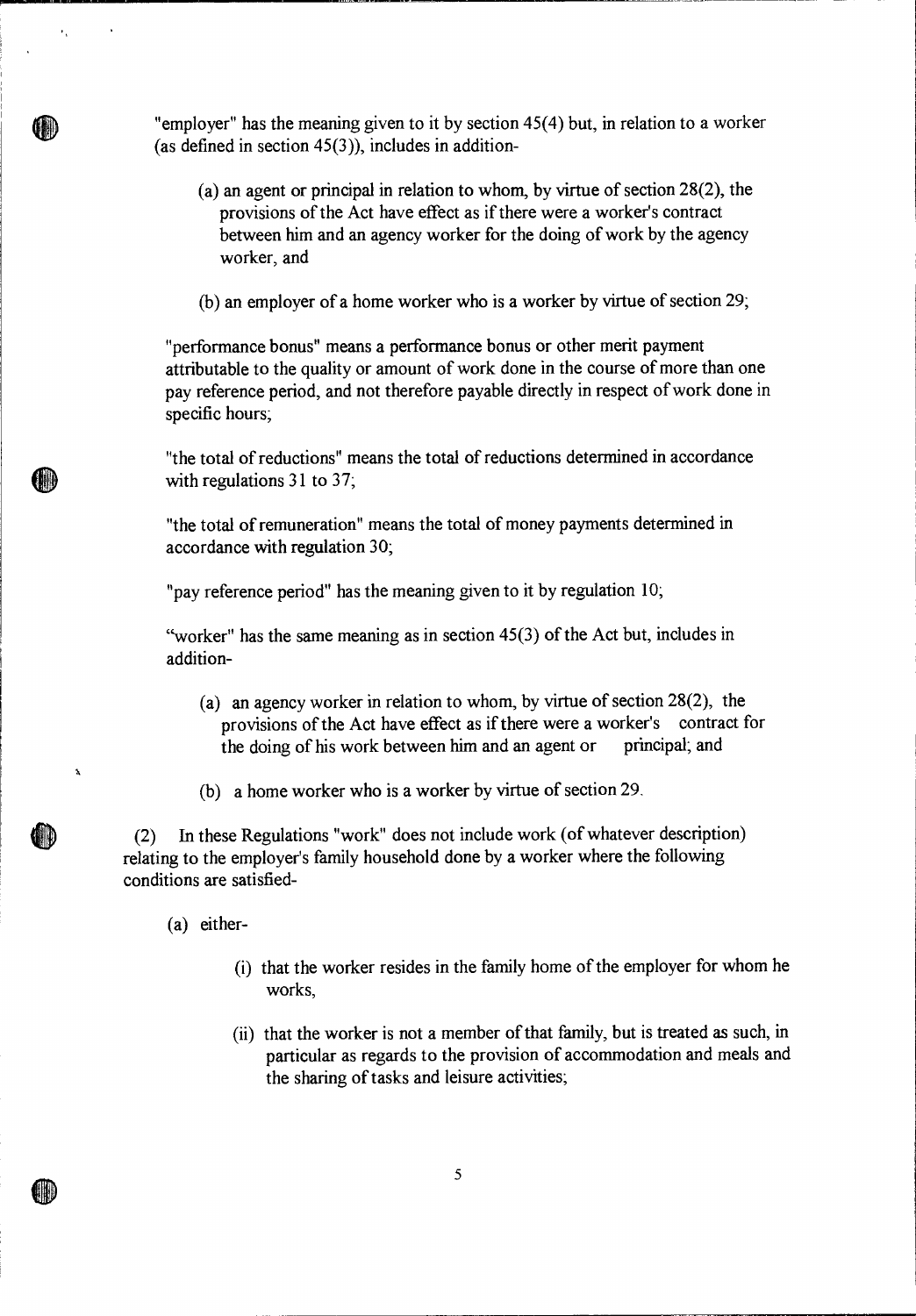- (iii) that the worker is neither liable to any deduction, nor to make any payment to the employer, or any other person, in respect of the provision of the living accommodation or meals; and
- (iv) that, had the work been done by a member of the employer's family, it would not be treated as being performed under a worker's contract or as being work because the conditions in sub-paragraph (b) would be satisfied;
- (b) or-
- (i) that the worker is a member of the employer's family,
- (ii) that the worker resides in the family home of the employer,
- (iii) that the worker shares in the tasks and activities of the family, and that the work is done in that context.

 $\mathbb U$ 

(3) In these Regulations "work" does not include work (of whatever description) relating to an employer's family business, done by a worker who satisfies the following conditions-

- (a) that the worker is a member of the employer's family,
- (b) that the worker resides in the family home of the employer,
- (c) that the worker participates in the running of the family business,

where the work is done in that context.

(4) References in these Regulations to a numbered section are to that section of the Act.

*The meaning of time work* 

।<br>भारतका गा

À

- **3.** In these Regulations "time work" means-
	- (a) work that is paid for under a worker's contract by reference to the time for which a worker works and is not salaried hours work;
	- (b) work that is paid for under a worker's contract by reference to a measure of the output of the worker per hour or other period of time during the whole of which the worker is required to work, and is not salaried hours work; and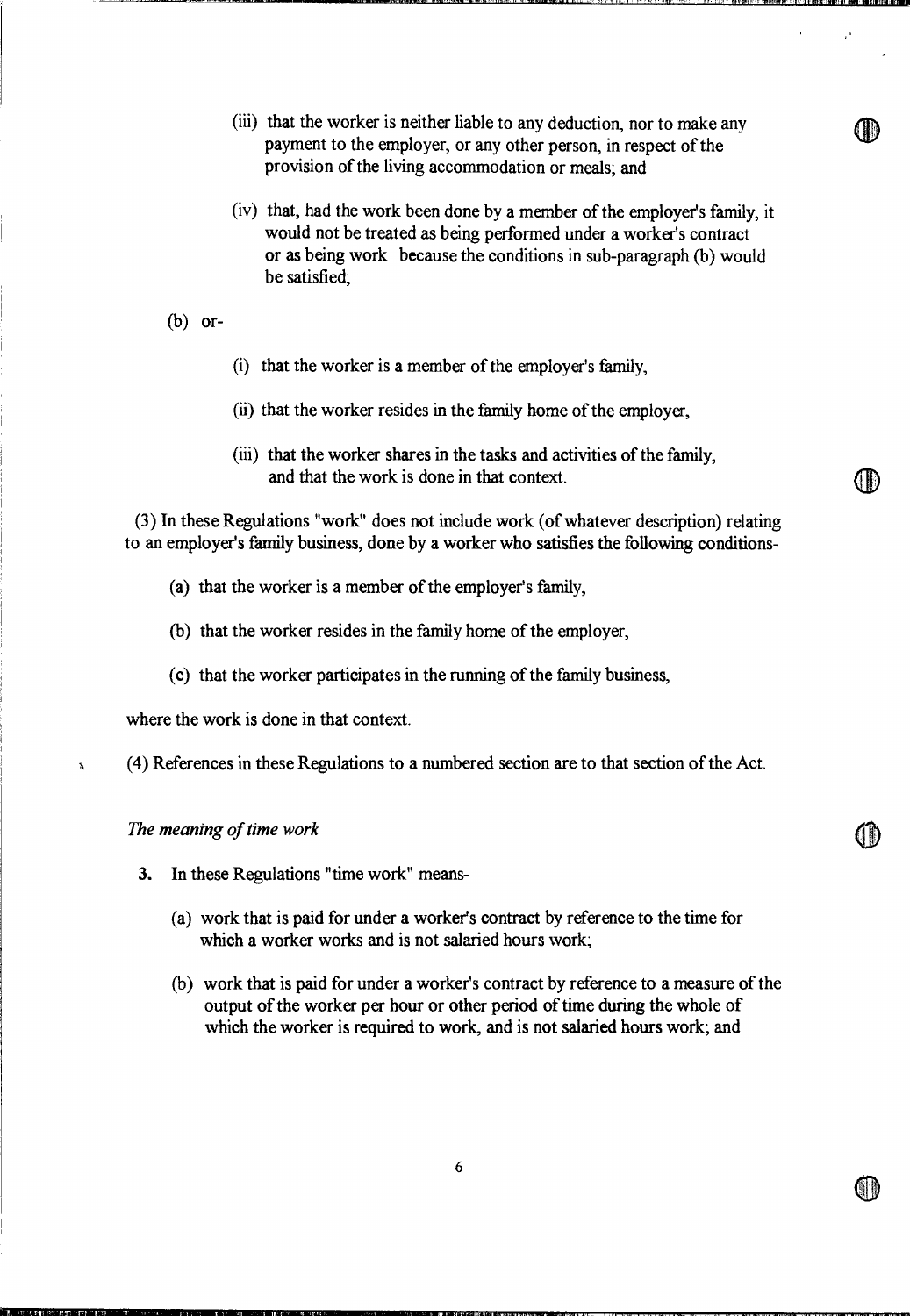(c) work that would fall within paragraph (b) but for the fact that the worker is paid by reference to the length of the period of time alone when his output does not exceed a particular level.

# *The meaning of salaried hours work*

 $\epsilon_{\rm g}$ 

(III)

(KD

À

ID)

- **4.** (1) In these Regulations "salaried hours work" means work which-
	- (a) is done under a contract to do salaried hours work; and
	- (b) falls within paragraph (6).
	- (2) A contract to do salaried hours work is a contract under which a worker-
		- (a) is entitled to be paid for an ascertainable basic number of hours in a year ("the basic hours"); and
		- (b) is entitled, in respect of hours that consist of or include the basic hours, to be paid an annual salary-
			- (i) by equal weekly or monthly instalments of wages, or
			- (ii) by monthly instalments of wages that vary but have the result that the worker is entitled to be paid an equal amount in each quarter, regardless of the number of hours in respect of which the worker is entitled to the annual salary that are actually worked by him (if any) in any particular week or month; and
		- (c) has, in respect of those hours, no entitlement to any payment other than his annual salary or no such entitlement other than an entitlement to a performance bonus.
- (3) A contract which satisfies the conditions in paragraph (2) does so-
	- (a) whether or not all the basic hours are working hours;

**W** 

(b) whether or not the worker can be required under his contract to work, or does in fact work, any hours in addition to the total of hours in respect of which he is entitled to his annual salary, and regardless of any payments made in respect of those additional hours.

(4) Circumstances having the result that in practice a worker may not be or is not paid by equal instalments of wages, or by an equal amount in each quarter, for hours in respect of which he is entitled under his contract only to his annual salary do not prevent the contract from being a contract for salaried hours work, for example, where-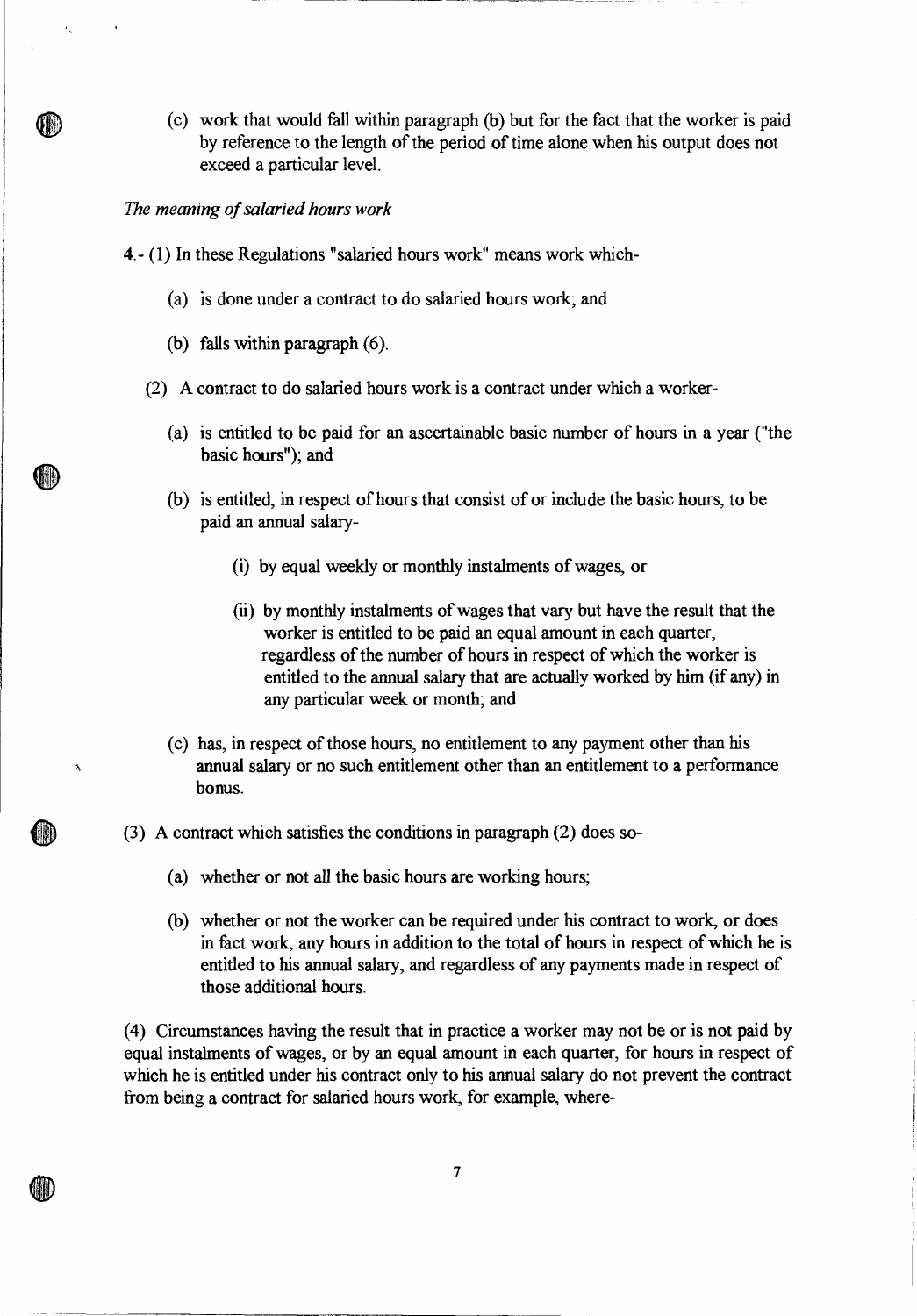- 0 (a) a worker may be awarded a performance bonus,
- (b) the amount of a worker's annual salary may be varied,
- (c) by virtue of regulation 22 or 23 the worker is entitled to a statutory minimum wage in respect of hours in addition to his basic hours when, under his contract, there is no entitlement to any payment in addition to his annual salary for those additional hours (or to no payment in addition other than a performance bonus), and
- (d) the worker's employment may start or terminate during a week or month with the result that the worker is paid a proportionate amount of his annual salary for the week or month in question.

(5) The fact that, by reason of an absence from work for hours in respect of which his annual salary is normally payable, a worker is entitled under his contract, in respect of those hours, to be paid less than he would be but for the absence or to no payment does not prevent the worker's contract from being a contract for salaried hours work.

(6) The work done under a contract to do salaried hours work that falls within this paragraph, and is therefore salaried hours work, is work in respect of which the worker is entitled to no payment in addition to his annual salary, or to no payment in addition to his annual salary other than a performance bonus.

(7) References in regulation 22 to work or hours of work in respect of which a worker is entitled to no payment other than his annual salary refer also to work or hours of work in respect of which the only payment to which the worker is entitled other than his annual salary is payment of a performance bonus.

#### *The meaning of output work*

5. In these Regulations "output work" means work which is paid for under a worker's contract that is not time work and, but for the effect of the Act and these Regulations or anything done pursuant to these Regulations, would be paid for under that contract wholly by reference to the number of pieces made or processed by the worker, or wholly by reference to some other measure of output such as the number or value of sales made or transactions completed by the worker or as a result of his work.

#### *The meaning of unmeasured work*

**SMY7LAS** tl"Z.1 **•**■■ **...MY. YIN.M.ff04.!•**■**•**■■■■■**••**■**••••** 

6. In these Regulations "unmeasured work" means any other work that is not time work, salaried hours work or output work including, in particular, work in respect of which there are no specified hours and the worker is required to work when needed or when work is available.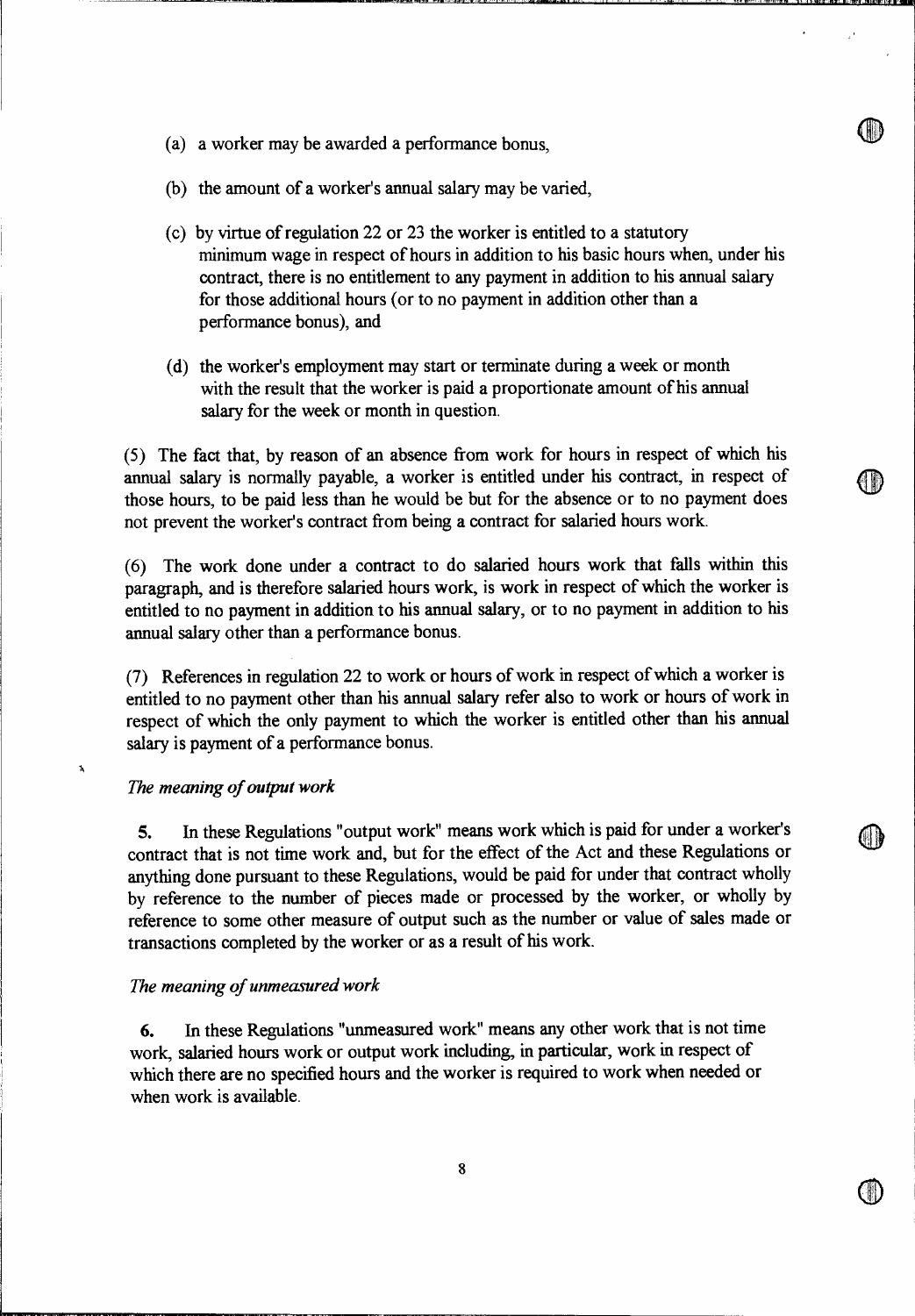*Travelling* 

 $\mathcal{F}_{\mathbf{X}}$ 

*7.* A worker is to be treated as travelling for the purposes of regulations 15(2), 16(2) and (5)(b), 17(1), 18(1) and 19(1)(b) if-

- (a) he is in the course of a journey by a mode of transport or is making a journey on foot;
- (b) he is waiting at a place of departure to begin his journey by a mode of transport;
- (c) where his journey is broken, he is waiting at a place of departure for his journey to re-commence either by the same or another mode of transport, except for any time during such a period he spends in taking a rest break; or
- (d) he is waiting at the end of a journey, in the case of regulations  $15(2)$ ,  $16(2)$ , 17(1) and 18(1), for the purpose of carrying out his duties, or, in the case of regulations  $16(5)(b)$  and  $19(1)(b)$ , to receive training, except for any time before he is due to carry out his duties or receive training which he spends in taking a rest break.

# *The meaning of payments*

**8.** References in these Regulations to payments paid by the employer to the worker are references to payments paid by the employer to the worker in his capacity as a worker before any deductions are made, excluding-

- (a) any payment by way of an advance under an agreement for a loan or by way of an advance of wages;
- (b) any payment by way of a pension, by way of an allowance or gratuity in connection with the worker's retirement or as compensation for loss of office;
- (c) any payment of an award made by a court or tribunal or to settle proceedings which have been or might be brought before a court or tribunal, other than the payment of an amount due under the worker's contract;
- (d) any payment referable to the worker's redundancy;
- (e) any payment by way of an award under a suggestions scheme.

# *Benefits in kind not to count as payments*

**9.** For the purposes of these Regulations the following shall not be treated as payments by the employer to the worker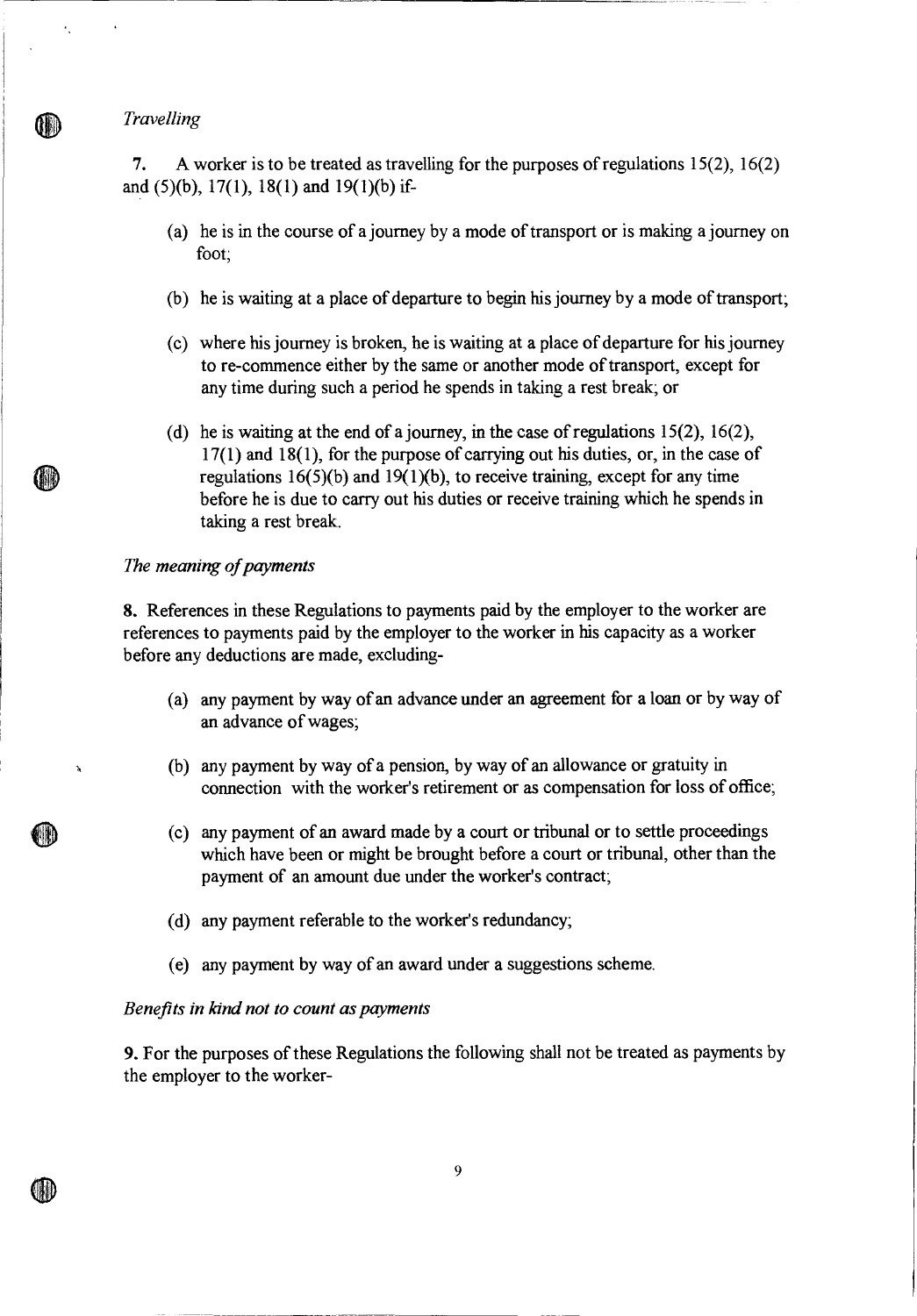(a) any benefit in kind provided to the worker, whether or not a monetary value is attached to the benefit, other than living accommodation;

I, lJ

fi

(b) any voucher, stamp or similar document capable of being exchanged for money, goods or services (or for any combination of those things) provided by the employer to the worker.

# *The pay reference period*

À

10.-(1) The pay reference period is a month or, in the case of a worker who is paid wages by reference to a period shorter than a month, that period.

(2) When a worker's contract terminates regulations 14 and 30 to 37 shall be applied in relation to payments made in the period of a month beginning with the day immediately following the last day on which the worker worked under the contract as if such payments had been made in the worker's final pay reference period.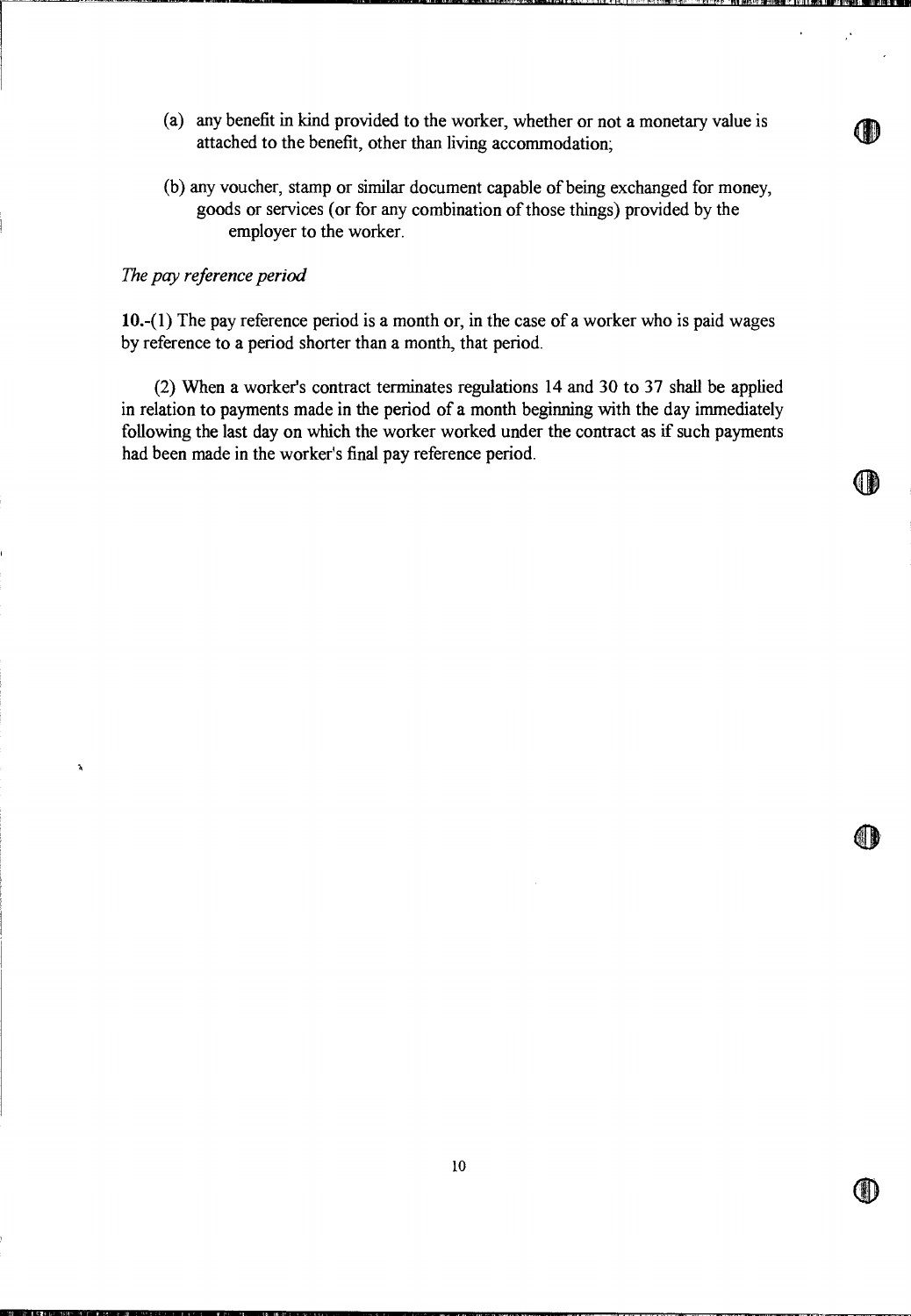# **PART II**

# **THE RATE OF TILE MINIMUM WAGE**

# *The rate and exclusions*

*The rate of the minimum wage* 

×,

11. The single hourly rate of the minimum wage is £4.10.

*Workers who do not qualify for the minimum wage* 

12.--(1) Workers who have not attained the minimum school leaving age do not qualify for the minimum wage.

(2) A worker who-

10)

M

- (a) has not attained the age of 25,
- (b) is employed under a contract of apprenticeship or, in accordance with paragraph (3), is to be treated as employed under a contract of apprenticeship, and
- (c) is within the first 12 months after the commencement of that employment or has not attained the age of 19,

does not qualify for the minimum wage in respect of work done for his employer under that contract.

(3) A worker is to be treated as employed under a contract of apprenticeship for the purposes of paragraph (2)(b) if, and only if, he is engaged under a formal training agreement with the Department of Trade and Industry.

(4) For the purposes of paragraph (2)(c) a worker does not commence employment with an employer where he has previously been employed by another employer and continuity of employment is preserved between the two employments by or under any enactment.

(5) A worker who is participating in a scheme, designed to provide him with training, work experience or temporary work, or to assist him in seeking or obtaining work, which is a scheme provided to him under arrangements made by the Government (other than arrangements falling within paragraph (3), does not qualify for the minimum wage in respect of work done for his employer as part of that scheme.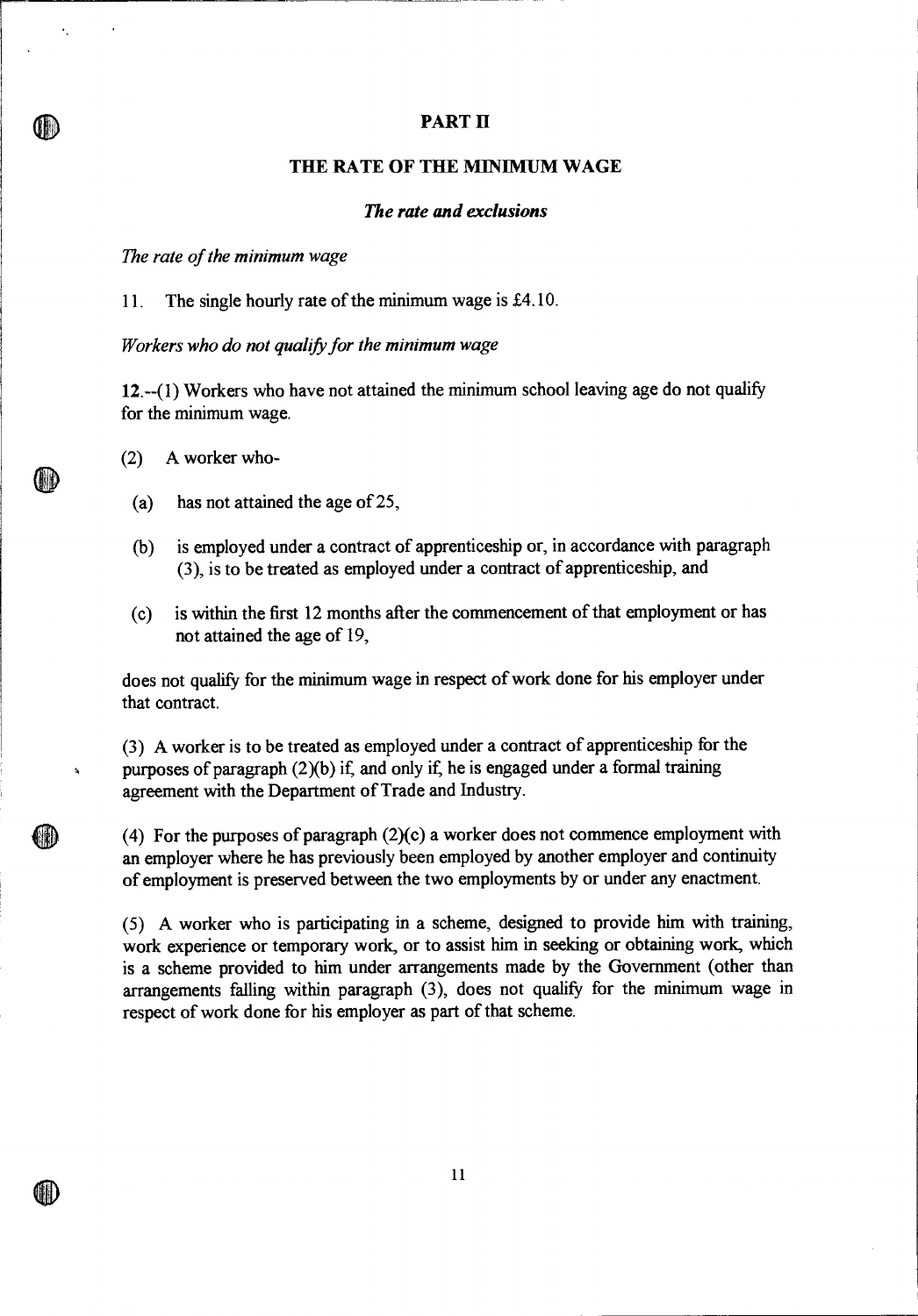(6) A worker who-

(a) is attending a higher education course-

- (i) the standard of which is not higher than that of a first degree course, or
- (ii) which is a course of initial training for teachers, and
- (b) before the course ends is required, as part of that course, to attend a period of work experience not exceeding one year, does not qualify for the statutory minimum wage in respect of work done for his employer as part of that course.
- (7) For the purposes of paragraph (6) a "higher education course" means-
	- (a) in England and Wales, a course of a description referred to in Schedule 6 to the Education Reform Act 1988(a);
	- (b) in Scotland, a course of a description falling within section38 of the Further and Higher Education (Scotland) Act 1992(b);

G D

- (c) in Northern Ireland, a course of a description referred to in Schedule I to the Further Education (Northern Ireland) Order 1997(c);
- (d) in the Island, a course recognised as such by the Department of Education .

(8) A worker who satisfies the condition set out in paragraph (9) and is participating in a scheme which satisfies the conditions set out in paragraph (10), under which he is provided with shelter and other benefits (which may include money benefits) in return for performing work, does not qualify for the minimum wage in respect of work performed for his employer under that scheme.

(9) A worker satisfies the condition referred to in paragraph (8) if immediately before his entry into the scheme-

- (a) he was either homeless or residing in a hostel for homeless persons; and
- (b) he-
	- (i) was in receipt of, or entitled to, income support or income-based job seekers' allowance, or

a) 1988 c. 40

b) 1992 c. 37; section 38 was amended by the Education (Scotland) Act 1996 (c. 43), Schedule 5, paragraph 9.

c) S.I. 1997/1772 (N.I. 15).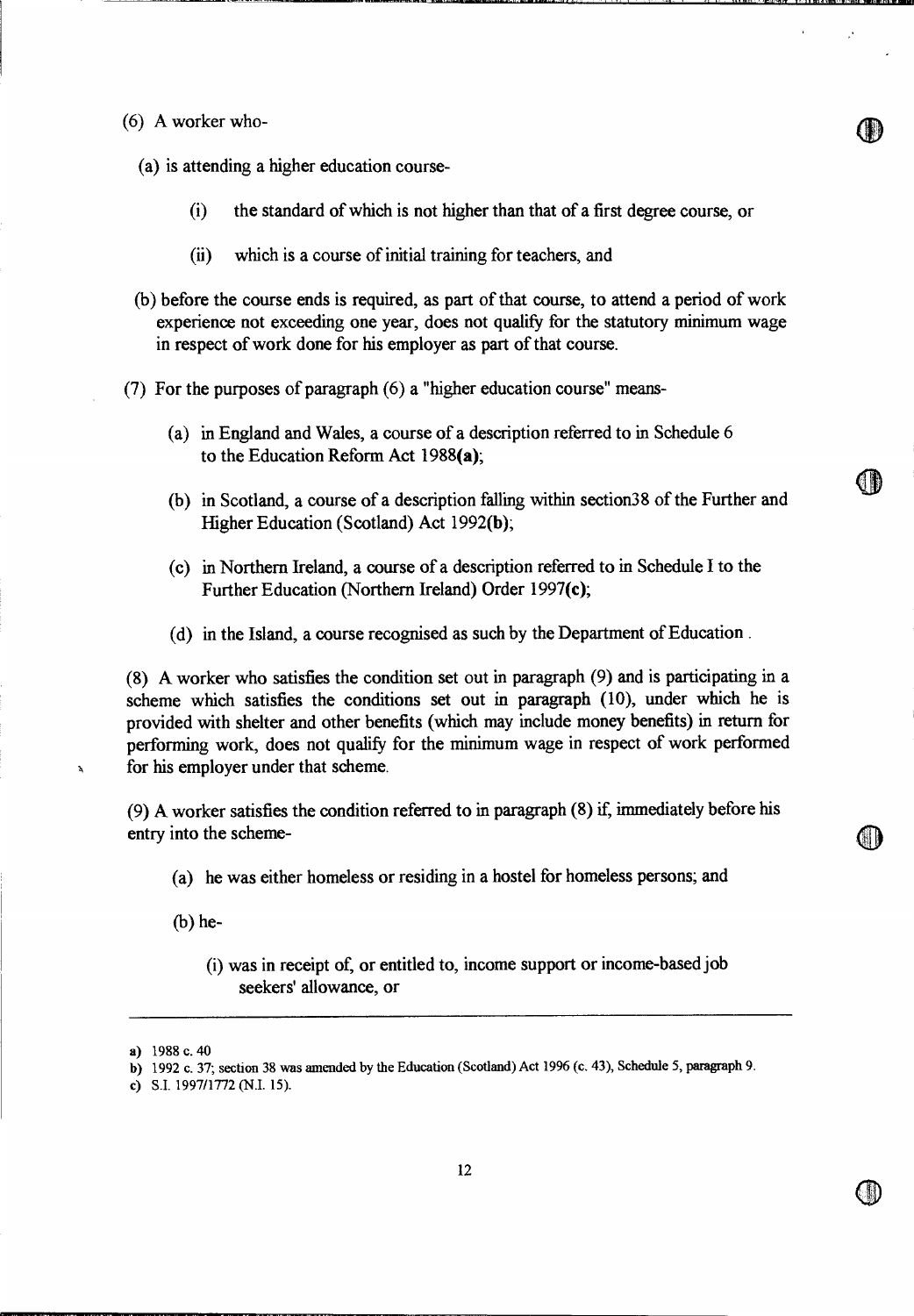- (ii) was not entitled to receive either of those benefits only because he was not habitually resident in the Island.
- (10) A scheme satisfies this paragraph if-

 $\ddot{\phantom{a}}$ 

OD

END.

 $\Delta$ 

- (a) the arrangements under which the scheme operates prevent the person operating the scheme or any other person from making a profit out of the provision of the scheme, other than one which may only be applied in running the scheme or other schemes satisfying the requirements of this paragraph or, where the person operating the scheme is a charity, for a purpose, being a purpose of the charity, relating to the alleviation of poverty;
- (b) every person participating in the scheme satisfies the condition set out in paragraph (10), or would satisfy it if he were a worker;
- (c) the accommodation available under the scheme is provided by the person operating the scheme or under arrangements made between that person and another person; and
- (d) the work done under the scheme is both provided by, and performed for, the person operating the scheme.

#### *Workers who qualify for the statutory minimum wage at a different rate*

13.--(1) The hourly rate of the minimum wage is £3.15 for a worker who has attained the minimum school leaving age but not the age of 17.

(2) The hourly rate of the minimum wage is £3.65 for a worker who has attained the age of 17 but not the age of 18

- (3) The hourly rate of the minimum wage is £3.65 for a worker who-
	- (a) has attained the age of 18;

اللغية

1

- (b) is within the first six months after the commencement of his employment with an employer;
- (c) has not previously been employed either by that employer or by an associated employer of that employer; and
- (d) has entered into an agreement with the employer requiring the worker to take part in accredited training on at least 26 days between the commencement of his employment or, if later, the day upon which he entered into the agreement, and the end of the six month period referred to in sub-paragraph (b).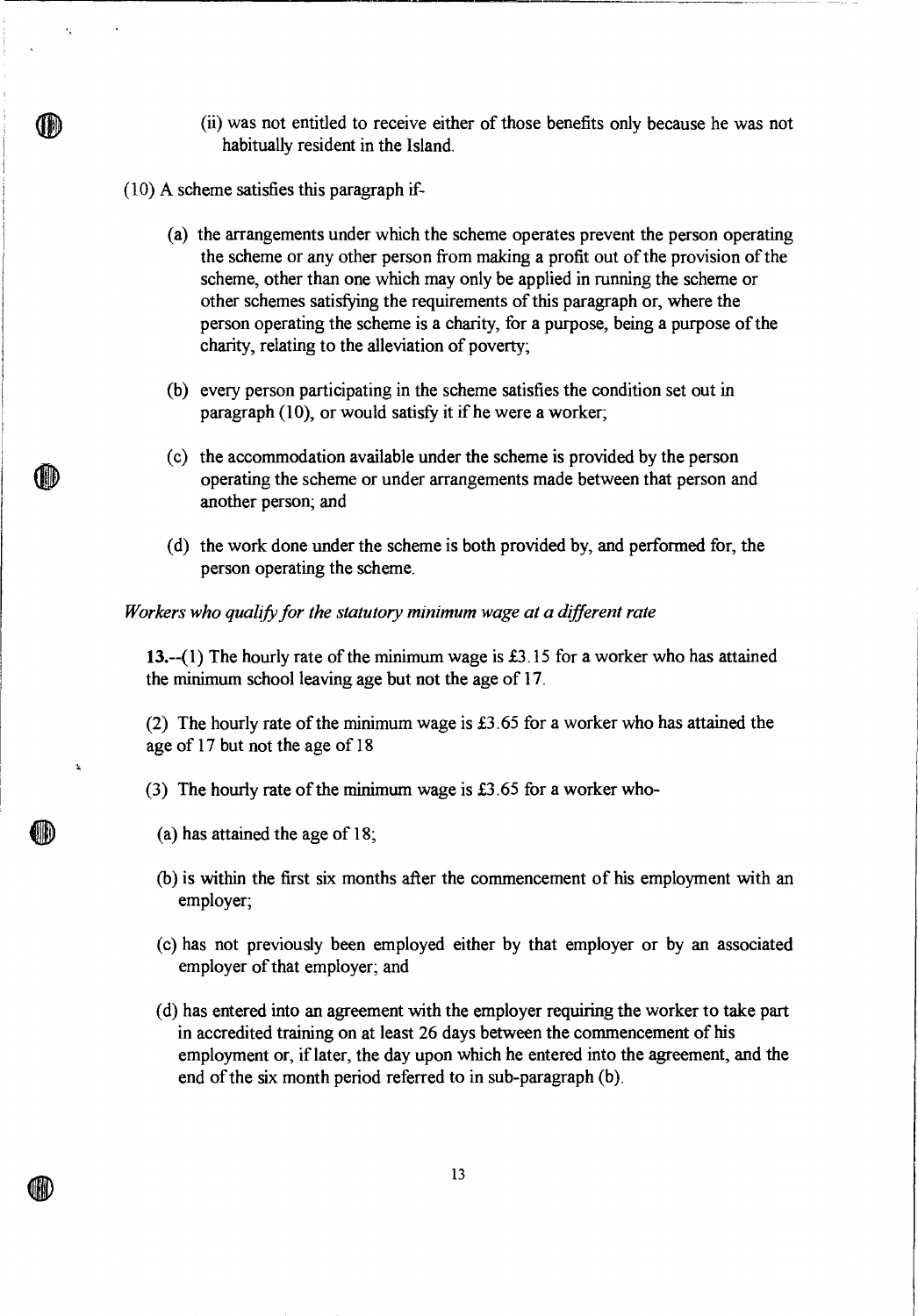(3) In this regulation "accredited training" means-

À

(a) training by means of a course approved by the Department of Trade and Industry;

- (b) training provided by the worker's employer where-
	- (i) the training is recognised in England and Wales, both as being directed towards the achievement of a National Vocational Qualification at any level, and as including at least 50% of the requirements of the relevant level, by an awarding body accredited for this purpose by virtue of an accreditation agreement with the Qualifications and Curriculum Authority to which it is a party,
	- (ii) the training is recognised in Scotland, both as being directed towards the achievement of a Scottish Vocational Qualification at any level, and as including at least 50% of the requirements of the relevant level, by an awarding body accredited for this purpose by virtue of an accreditation agreement with the Scottish Qualifications Authority to which it is a party,
	- (iii) the training is recognised in Northern Ireland, both as being directed towards the achievement of a National Vocational Qualification at any level, and as including at least 50% of the requirements of the relevant level, by an awarding body accredited for this purpose by virtue of an accreditation agreement with the Qualifications and Curriculum Authority to which it is a party;

(4) For the purposes of paragraph (2)(b) a worker does not commence employment with an employer where he has previously been employed by another employer and continuity of employment is preserved between the two employments by or under any enactment.

- (5) For the purposes of paragraph (2)(c) two employers shall be treated as associated if-
	- (a) one is a company of which the other (directly or indirectly) has control; or
	- (b) both are companies of which a third person (directly or indirectly) has control.
- (6) Paragraphs (1) and (2) do not apply in relation to a worker who, by virtue of regulation12, does not qualify for a minimum wage.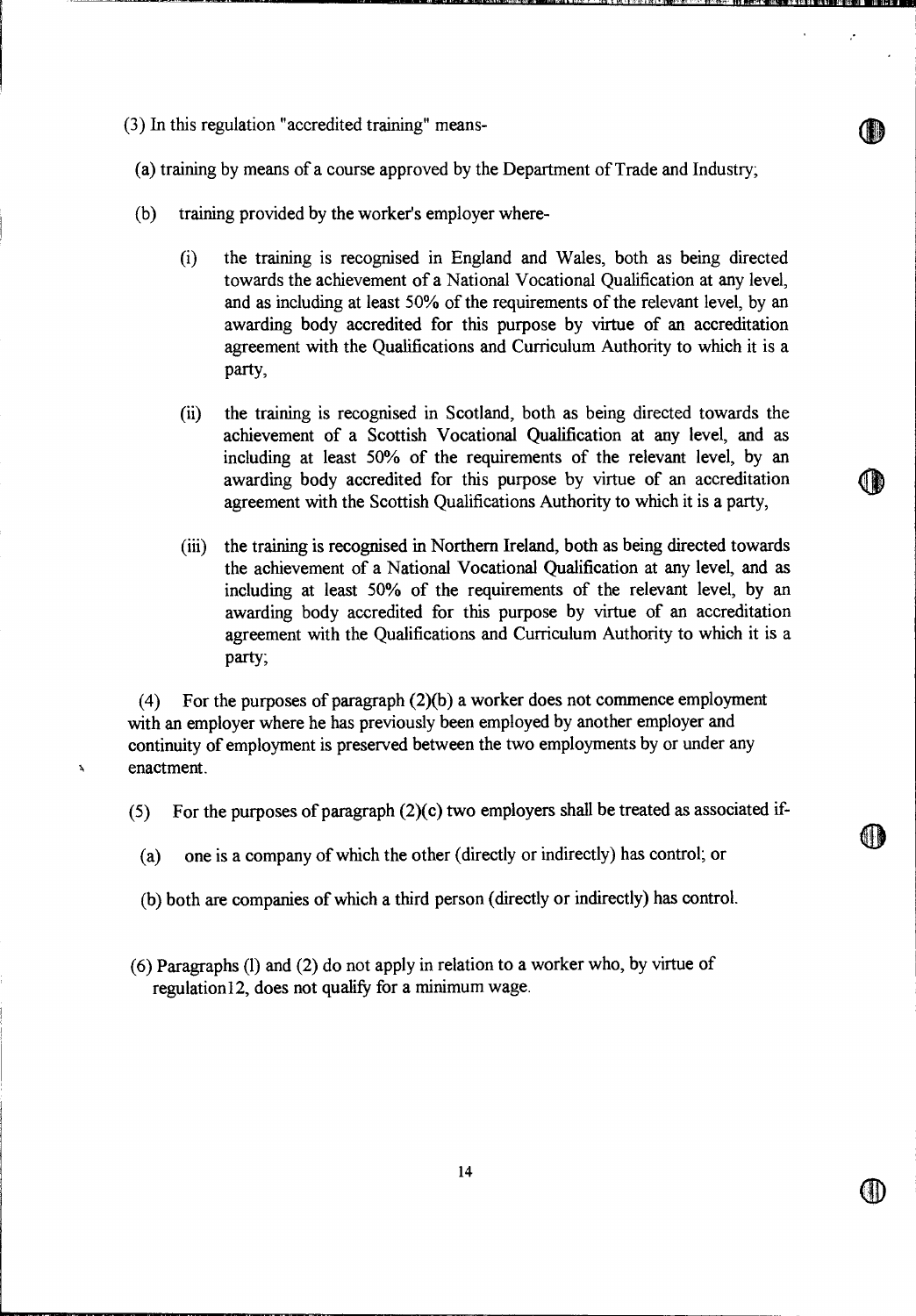# *Calculation of the hourly rate*

# *Method of determining whether the minimum wage has been paid*

Ÿ.

(IN)

(HI)

 $\mathbf{A}$ 

dib

an b

14.-(1) The hourly rate paid to a worker in a pay reference period shall be determined by dividing the total calculated in accordance with paragraph (2) by the number of hours specified in paragraph (3).

(2) The total referred to in paragraph (1) shall be calculated by subtracting from the total of remuneration in the pay reference period determined under regulation 30, the total of reductions determined under regulations 31 to 37.

(3) The hours referred to in paragraph (1) are the total number of hours of time work, salaried hours work, output work and unmeasured work worked by the worker in the pay reference period that have been ascertained in accordance with regulations 20 to 29.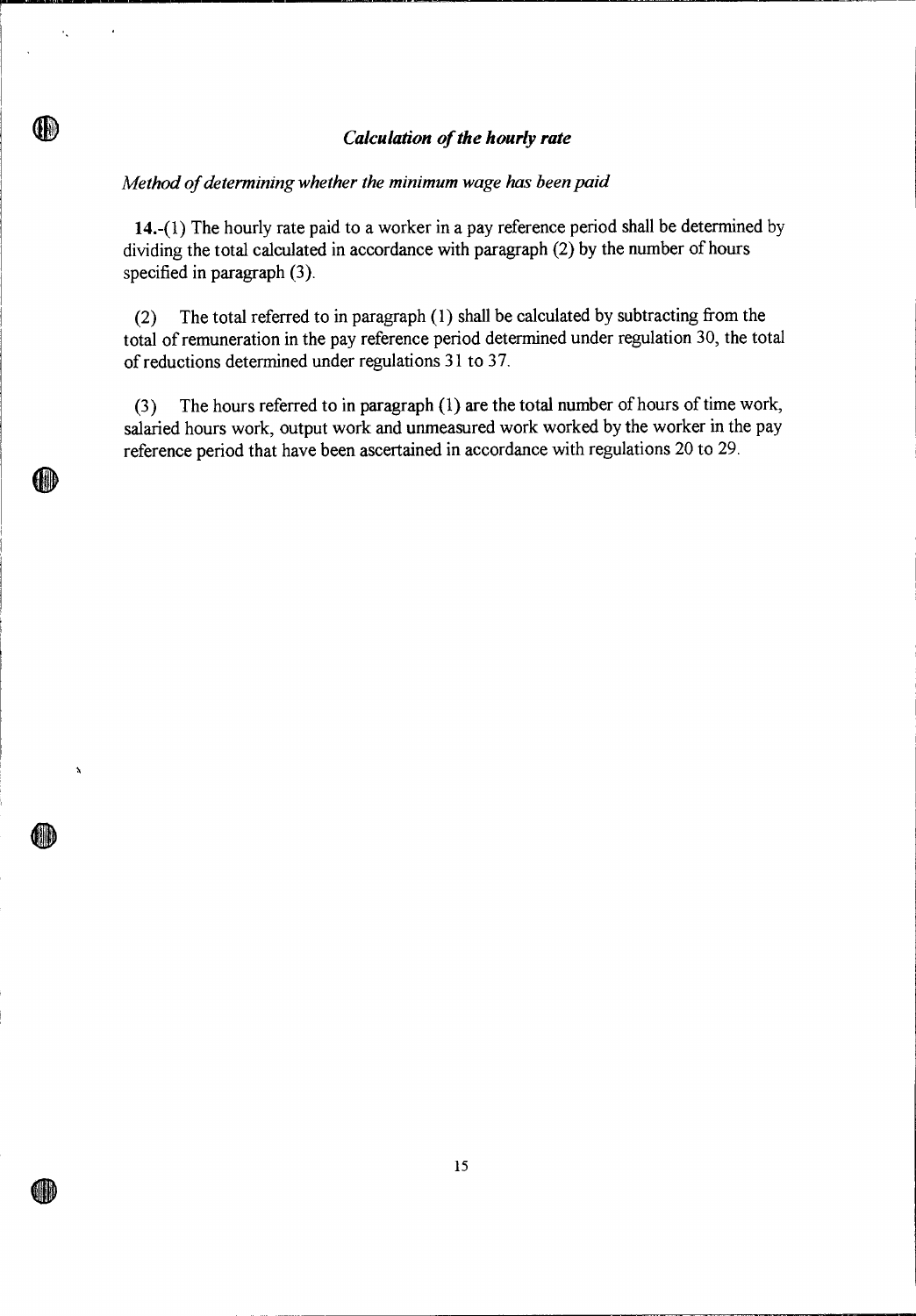# **PART III**

# **WORKING TIME FOR THE PURPOSES OF THE MINIMUM WAGE**

#### *Provisions in relation to working time*

#### *Provisions in relation to time work*

À

**15.-(1)** In addition to time when a worker is working, time work includes time when a worker is available at or near a place of work, other than his home, for the purpose of doing time work and is required to be available for such work except that, in relation to a worker who by arrangement sleeps at or near a place of work, time during the hours he is permitted to sleep shall only be treated as being time work when the worker is awake for the purpose of working.

(2) Time when a worker is travelling for the purpose of duties carried out by him in the course of time work shall be treated as being time work except where-

- (a) the travelling is incidental to the duties, to the extent that the time is time when the worker would not otherwise be working; or
- (b) the travel is between the worker's home and his place of work or between an address where he is temporarily residing, other than for the purposes of performing work, and his place of work.

(3) For the purposes of paragraph (2)(a) travelling is incidental to the duties carried out by a worker unless duties involved in his work are necessarily carried out in the course of the travelling, as in the case of a worker driving a bus, conductor on a train or whose main duty is to transport items from one place to another.

(4) Where a worker's hours of work vary either as to their length or in respect of the time at which they are performed and, as a result, it is uncertain in relation to particular time when the worker is travelling whether he would otherwise be working, that time shall be treated, for the purposes of paragraph  $(2)(a)$ , as time when he would otherwise be working.

(5) Except as mentioned in paragraph (2) and regulation 19, time work does not include time when a worker is absent from work.

(6) A worker engaged in taking industrial action in the course of time work shall be treated as being absent from work for the time during which he is so engaged.

(7) Where a worker is entitled to a rest break in the course of time work, the period of the break shall be treated as time when the worker is absent from work; but a worker shall not **411** 

**44**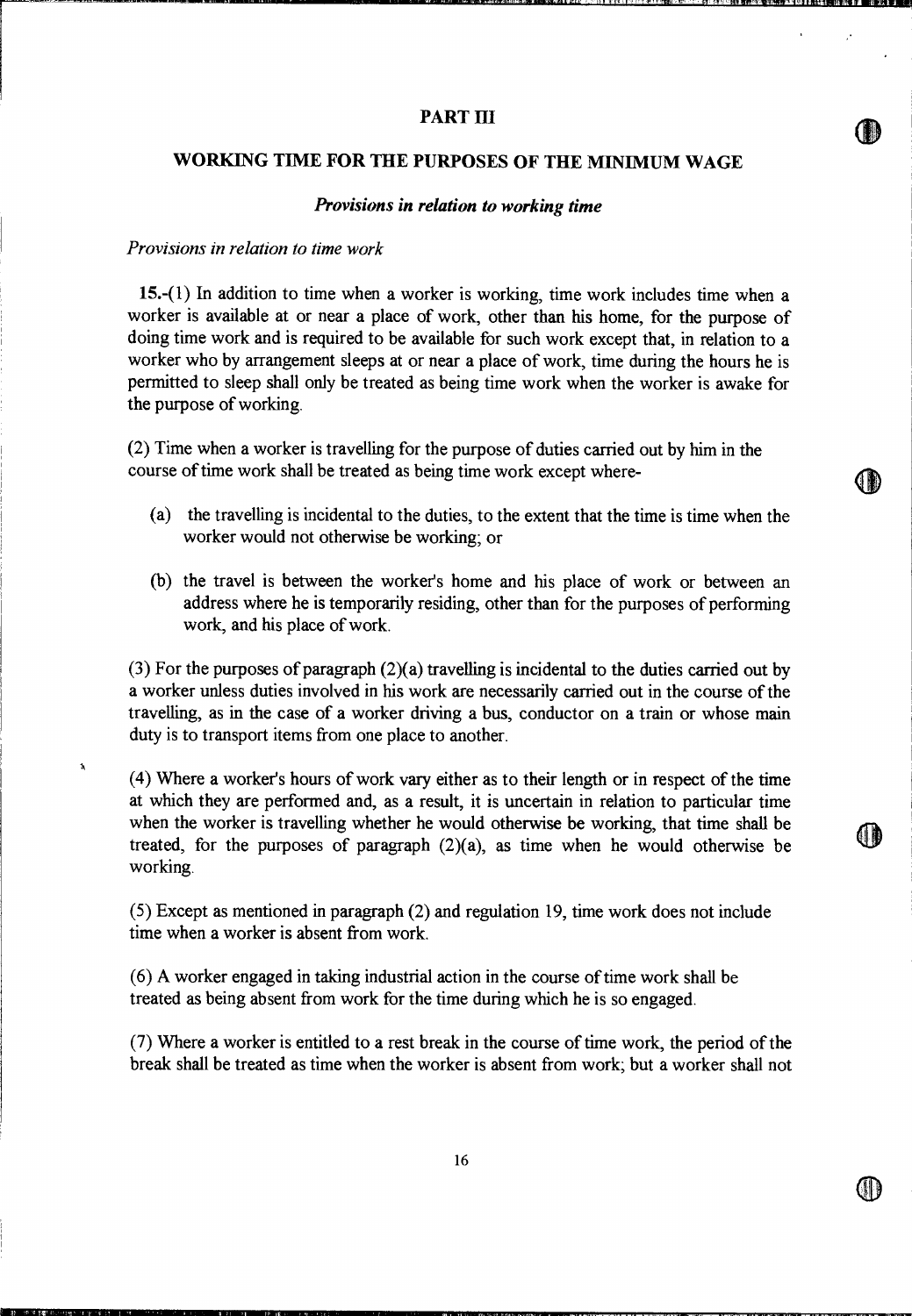be treated as being entitled to any rest breaks during time which is required to be treated as time work by paragraph (2).

# *Provisions in relation to salaried hours work*

16.-(1) Time when a worker is available at or near a place of work, other than his home, for the purpose of doing salaried hours work and is required to be available for such work shall be treated as being working hours for the purpose of and to the extent mentioned in regulation  $22(3)(d)$  and  $(4)(b)$  except that, in relation to a worker who by arrangement sleeps at or near a place of work, time during the hours he is permitted to sleep shall only be treated as being working hours when the worker is awake for the purpose of working.

(2) Time when a worker is travelling for the purpose of duties carried out by him in the course of salaried hours work shall be treated as being working hours for the purpose of and to the extent mentioned in regulation  $22(3)(d)$  and  $(4)(b)$  except where-

- (a) the travelling is incidental to the duties, to the extent that the time is time when the worker would not otherwise be working; or
- (b) the travel is between the worker's home and his place of work or between an address where he is temporarily residing, other than for the purposes of performing work, and his place of work.

(3) For the purposes of paragraph (2)(a) travelling is incidental to the duties carried out by a worker unless duties involved in his work are necessarily carried out in the course of the travelling, as in the case of a worker driving a bus, conductor on a train or whose main duty is to transport items from one place to another.

(4) Where a worker's hours of work vary either as to their length or in respect of the time at which they are performed and, as a result, it is uncertain in relation to particular time when the worker is travelling whether he would otherwise be working, that time shall be treated, for the purposes of paragraph  $(2)(a)$ , as time when he would otherwise be working.

(5) Time when a worker is-

Ili

Š.

Q D

 $\ddot{\phantom{a}}$ 

- (a) attending at a place other than his normal place of work, when he would otherwise be working, for the purpose of receiving training wholly or mainly in connection with salaried hours work that has been approved by his employer,
- (b) travelling, when he would otherwise be working, between a place of work and a place where he is receiving such training, or
- (c) receiving such training at his normal place of work,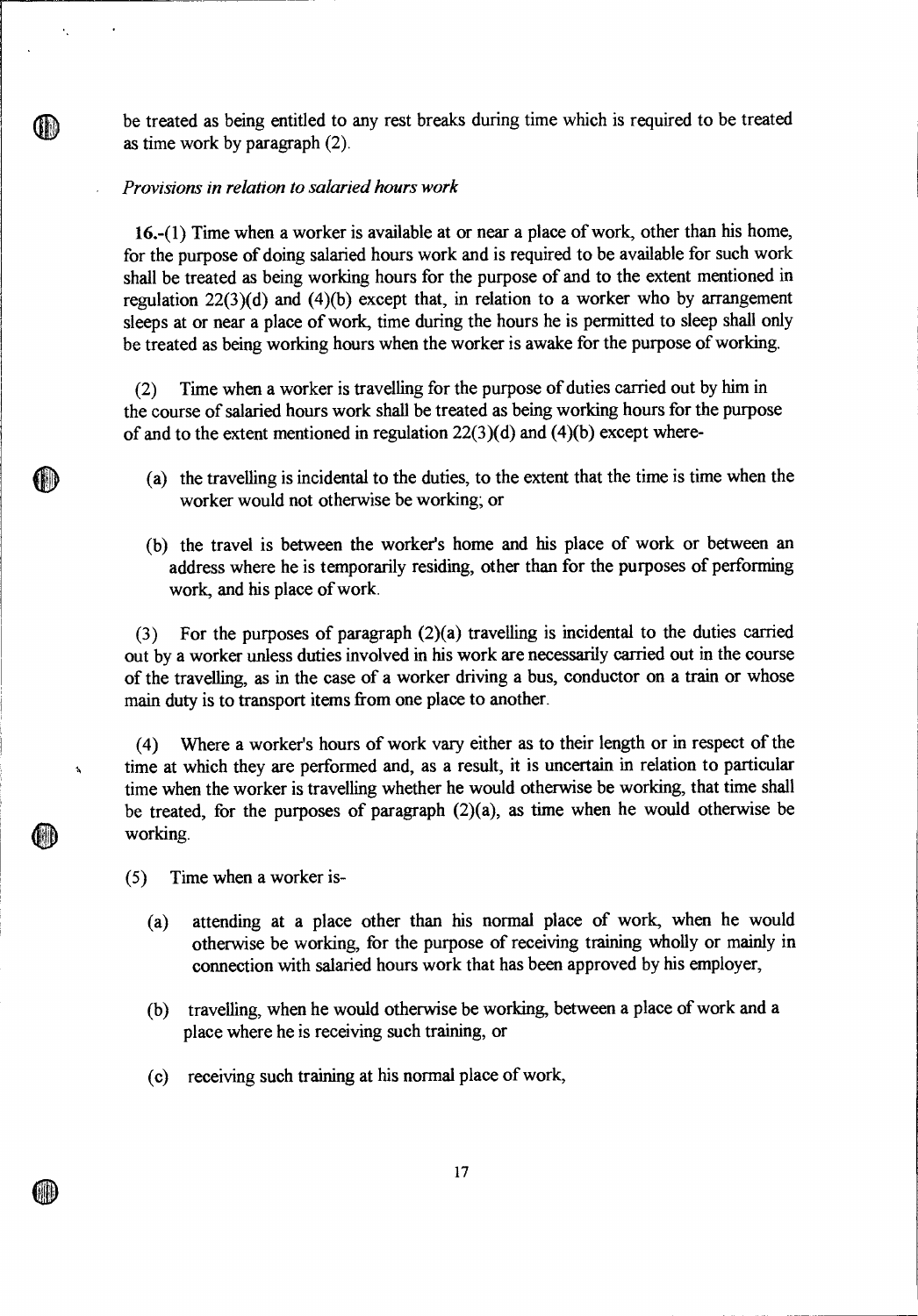shall be treated as working hours for the purpose of and to the extent mentioned in regulation  $22(3)(d)$  and  $(4)(b)$ .

# *Provisions in relation to output work*

17.-(1) Time spent by a worker in travelling for the purposes of doing output work shall be treated as time spent doing output work except for time spent travelling between his home, or a place where he is temporarily residing, and-

- (a) premises from which he works; or
- (b) except in the case of a worker whose work consists in producing tangible items at his home, premises to which he reports.

(2) A worker shall not be treated as doing output work, for the purpose of regulation 24, during time when he is engaged in taking industrial action nor as having worked, for the purpose of regulation 26, during such time.

# *Provisions in relation to unmeasured work*

18.-(1) Time when a worker is travelling for the purpose of unmeasured work shall be treated as being unmeasured work.

(2) A worker shall not be treated as carrying out his contractual duties to do unmeasured work, for the purpose of regulation 27, during time when he is engaged in taking industrial action, nor as being available to carry out those duties, for the purpose of regulation 29, during such time.

# *Time spent on training to be time work*

19.-(1) Time when a worker is-

À

- (a) attending at a place other than his normal place of work, when he would otherwise be working, for the purpose of receiving training that has been approved by his employer,
- (b) travelling, when he would otherwise be working, between a place of work and a place where he is receiving such training, or
- (c) receiving such training at his normal place of work, shall be treated as time work.

(2) Where a worker's hours of work vary either as to their length or in respect of the time at which they are performed and, as a result, it is uncertain in relation to particular time when the worker is attending at a place or travelling, whether he would otherwise be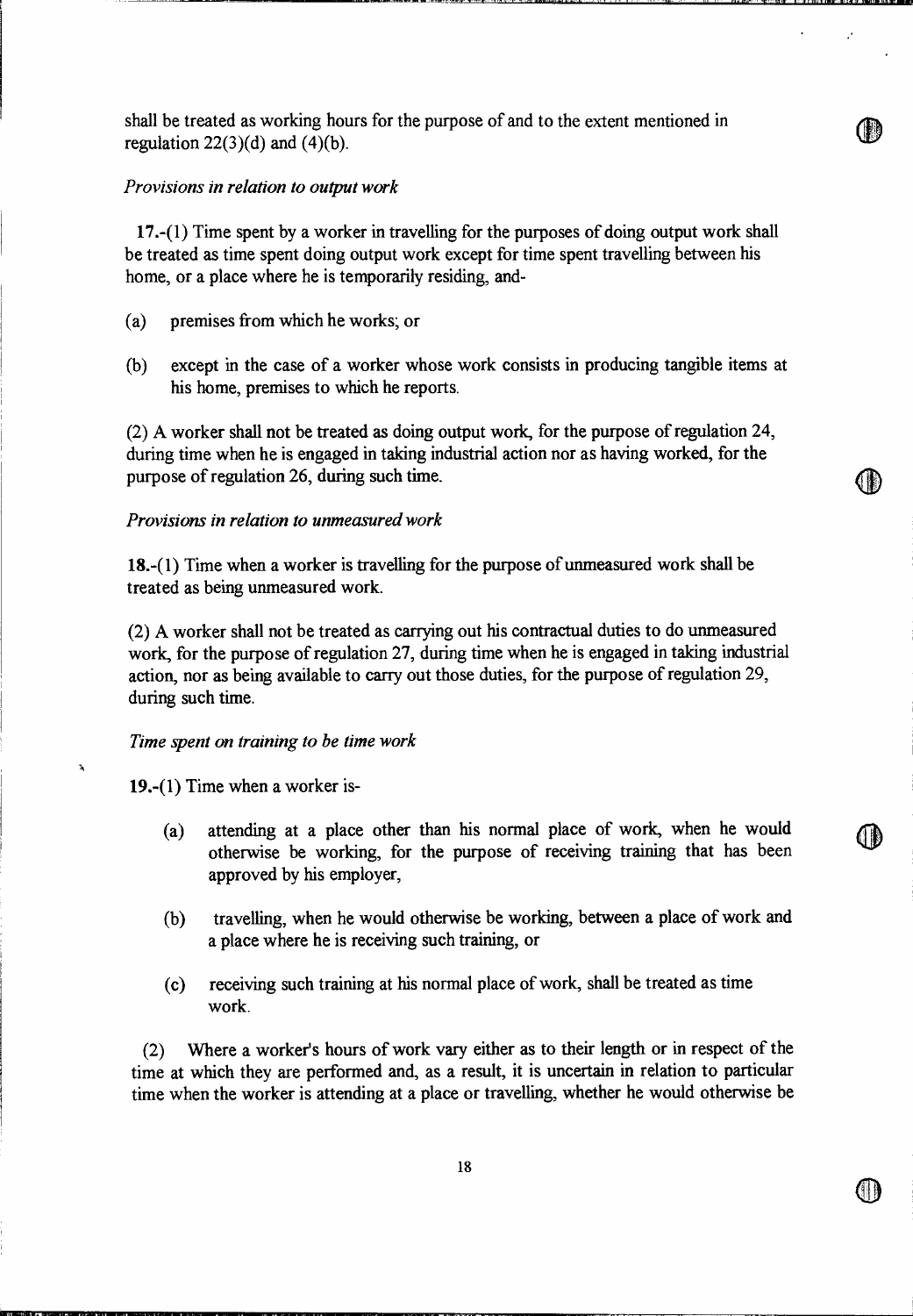working, that time shall be treated for the purposes of paragraph  $(1)(a)$  or, as the case may be, (1)(b) as time when he would otherwise be working.

(3) Paragraph (1) does not apply in relation to training wholly or mainly in connection with salaried hours work.

#### *The hours worked in a pay reference period*

# *Time work*

×.

(III)

(HI)

20. The time work worked by a worker in a pay reference period shall be the total number of hours of time work done by him in the pay reference period.

# *Salaried hours work*

21-(1) In this regulation, "the basic hours" means the basic number of hours in a year in respect of which a worker is entitled under his contract to his annual salary as ascertained in accordance with his contract on the first day of the pay reference period in question.

(2) Except as mentioned in paragraph (3) and regulations 22 and 23, the salaried hours work worked by a worker in a pay reference period shall be the basic hours divided by-

- (a) where the pay reference period is a week, 52;
- (b) where the pay reference period is a month, 12; and
- (c) where the pay reference period is any other period, by the figure obtained by dividing 365 by the number of days in the pay reference period (including nonworking days).
- (3) Where in a pay reference period-
- (a) a worker is absent from work for a number of hours in respect of which his annual salary is payable, and
- (b) is, for that reason, entitled to be paid less and is paid less than the normal proportion of his annual salary in respect of the pay reference period,

the salaried hours work worked by the worker in the pay reference period shall be the number of hours determined under paragraph (2) in relation to the pay reference period reduced by the number of hours referred to in sub-paragraph (a) of this paragraph.

(4) Hours in a pay reference period during which a worker is engaged in taking industrial action and in respect of which his annual salary is or, but for his engagement in the action, would be payable, shall be regarded as satisfying the requirements in sub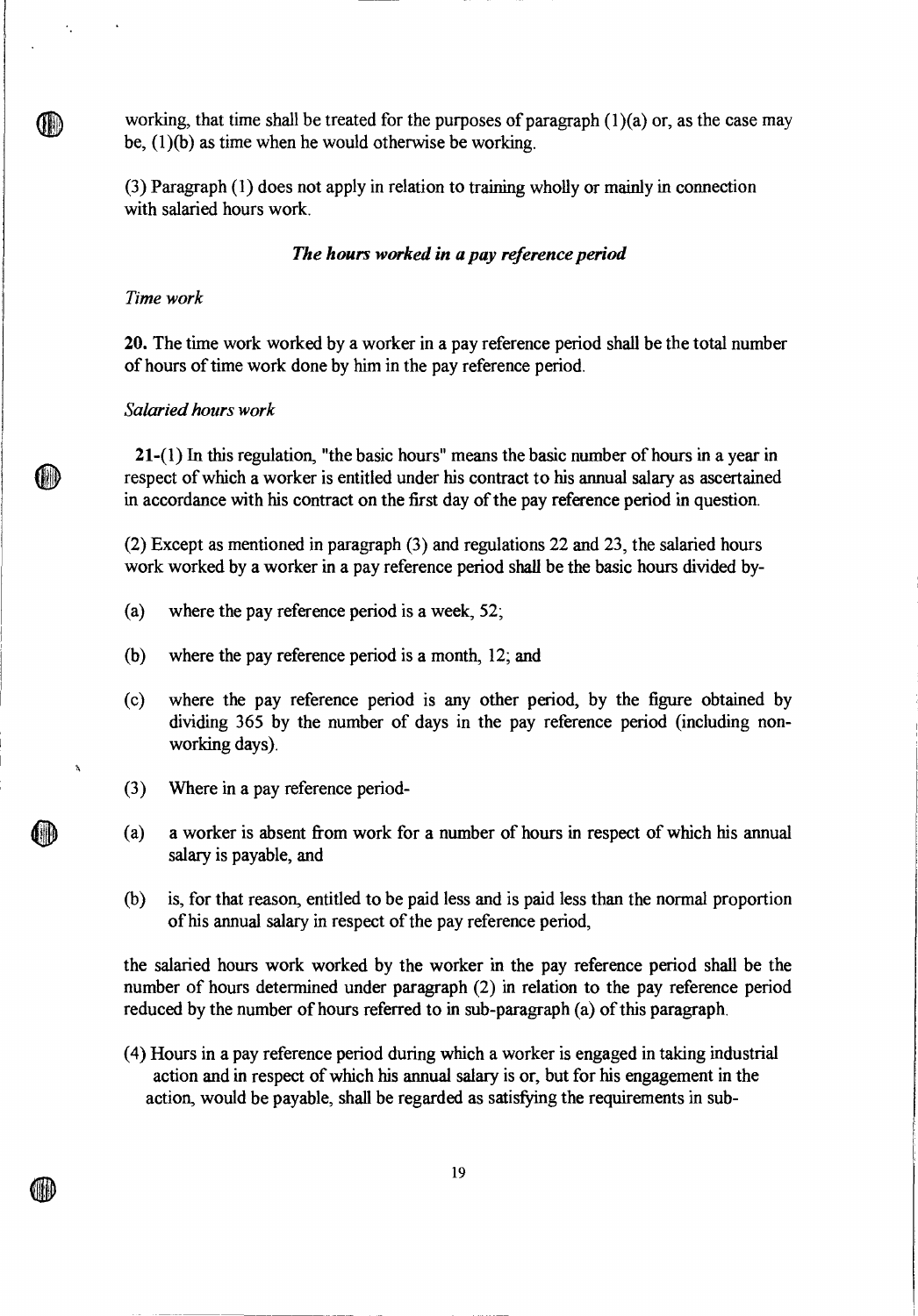paragraphs (a) and (b) of paragraph (3) whether or not the worker's entitlement to the normal proportion of his annual salary is affected by his engagement in the action and whether or not he is paid any amount in respect of those hours.

# *Determining the hours of salaried hours work where the basic hours have been exceeded*

**22.**-(1) Where in any calculation year the total of the hours referred to in paragraph  $(3)$ exceeds the basic hours, this regulation, and not regulation 21, applies for the purpose of determining the salaried hours work worked by a worker in the pay reference period during which the basic hours are exceeded and in the subsequent pay reference periods (if any) in the calculation year.

(2) In this regulation and regulation 23-

"the basic hours" means-

- (a) in a calculation year when the basic number of hours in respect of which the worker is entitled under his contract to his annual salary is not varied, that basic number;
- (b) in a calculation year when that basic number of hours is varied-
	- (i) where the basic hours are determined in respect of the calculation year before the only or first variation takes effect, the basic number of hours ignoring the effect of the variation,
	- (ii) where the basic hours are determined after a variation has taken effect, the sum of the following numbers of hours-
- (aa) for the period beginning with the day on which the variation in the question takes effect until the end of the year, the proportion of the basic number of hours in respect of which the worker would be entitled to his annual salary, in accordance with that variation, in a year of 365 days, which the number of days in the period bears to 365,
	- (bb) for the period starting with the beginning of the year and ending with the day before the day on which the only or first variation took effect, the proportion of the basic number of hours in respect of which the worker would be entitled to his annual salary, before the variation, in a year of 365 days, which the number of days in the period bears to 365, and
	- (cc) where there has been more than one variation, for each period beginning with the day on which a particular variation took effect and ending on the last day before the next variation took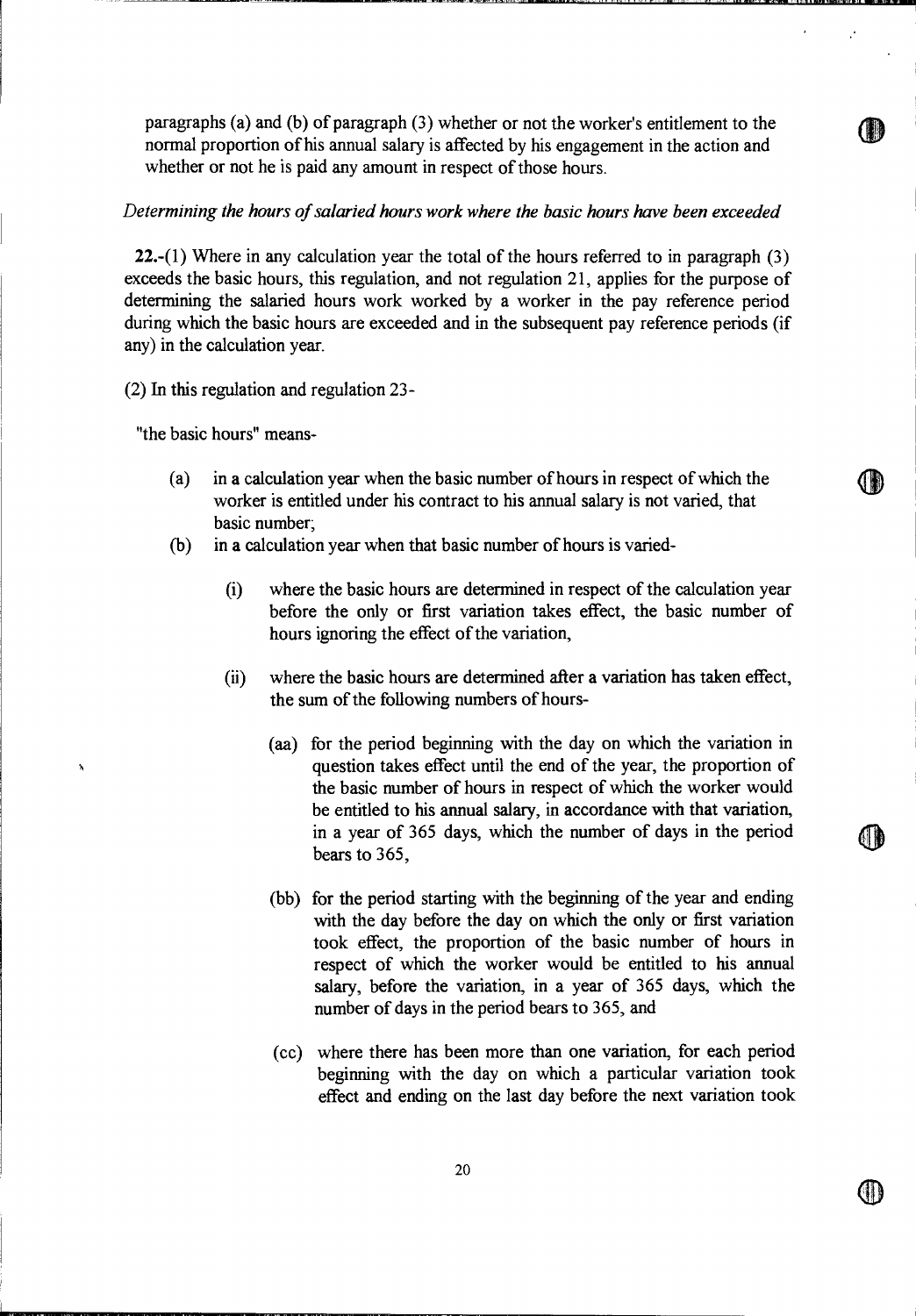effect, the proportion of the basic number of hours in respect of which the worker would be entitled to his annual salary, in accordance with the earlier variation, in a year of 365 days, which the number of days in the period bears to 365,

but in applying regulation 22 for the purposes of paragraphs  $(5)(a)$  and  $(b)(i)$  and  $(6)(a)$ the definition of "the basic hours" in regulation 21(1) shall be used.

"calculation year" means-

÷,

 $\mathbf{x}$ 

- (a) in the case of a worker employed by an employer when these Regulations come into force, for so long as he continues in that employment, the year beginning on the day these Regulations come into force, and each subsequent year beginning on the anniversary of that day;
- (b) in the case of a worker whose annual salary is payable monthly and who becomes employed by an employer after these Regulations come into force, for so long as he continues in the same employment-
	- (i) where the worker becomes employed on the first day of a month, the year beginning with the first day of that month and each subsequent year beginning on the anniversary of that day,
	- (ii) where the worker becomes employed on any other day of a month, the period beginning with that day and ending with the day before the first anniversary of the first day of the next month, and each year beginning on that anniversary or on a subsequent anniversary of the first day of that month;
- (c) in the case of a worker whose annual salary is payable weekly and who becomes employed by an employer after these Regulations come into force, for so long as he continues in the same employment, the year beginning with the first day of his employment and each subsequent year beginning on the anniversary of that day.

(3 ) In determining for the purposes of paragraph (1) whether the basic hours have been exceeded by a worker in any calculation year and, if so, when they were exceeded, the following hours in that year shall be taken into account-

- (a) the number of the worker's working hours that fell within the basic hours,
- (b) the number of hours for which the worker has been absent from work that fell within the basic hours,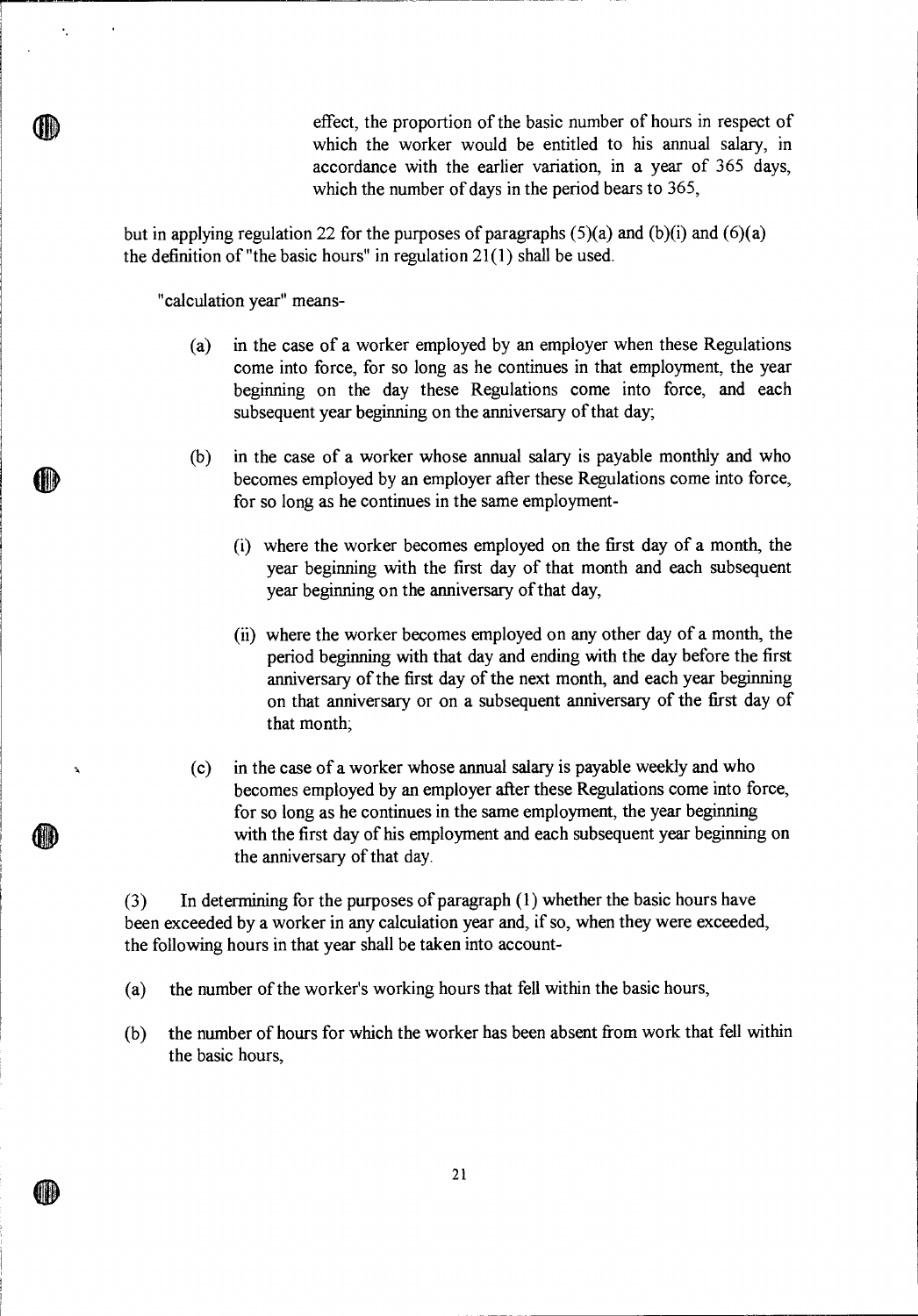- (c) any hours worked by the worker outside the basic hours in respect of which the worker had no entitlement under his contract to any payment other than his annual salary,
- (d) time required to be treated as working hours by regulation 16, to the extent that such time consisted of hours in respect of which the worker had no entitlement under his contract to his annual salary or to any other payment,

but excluding the number of hours, if any, during which the worker was engaged in taking industrial action.

(4) In that part of the pay reference period during which the basic hours are exceeded which is referred to in paragraph (5)(b) and in each subsequent pay reference period (if any) in the calculation year, a worker shall be treated as working for the sum of the following-

- (a) the number of hours in the pay reference period that would have fallen to be taken into account under paragraph (3)(a) if the basic hours had not been exceeded, but excluding any time during those hours in which the worker was engaged in taking industrial action, and
- (b) time required to be treated as working hours by regulation 16, to the extent that such time consists of hours in respect of which the worker is not entitled under his contract to his annual salary or to any other payment,

and the number of hours determined under this paragraph is referred to in paragraphs (5) and (6) and in regulation 23(3) as "the actual working hours".

(5) The salaried hours work worked by a worker in the pay reference period during which the basic hours are exceeded shall be the sum of the following-

(a) in relation to the part of the pay reference period before the day on which the basic hours are exceeded, the number of hours that result from applying regulation 21 to the part as if it were a pay reference period containing the number of days in the part; and

411 J

- (b) in relation to the part of the pay reference period beginning with the day on which the basic hours are exceeded, the sum of-
	- (i) the number of hours that result from applying regulation  $21(2)$  to the part as if it were a pay reference period containing the number of days in the part, but ignoring any reduction required by regulation 21(3), and
	- (ii) the actual working hours in that part.

 $\mathbf{k}$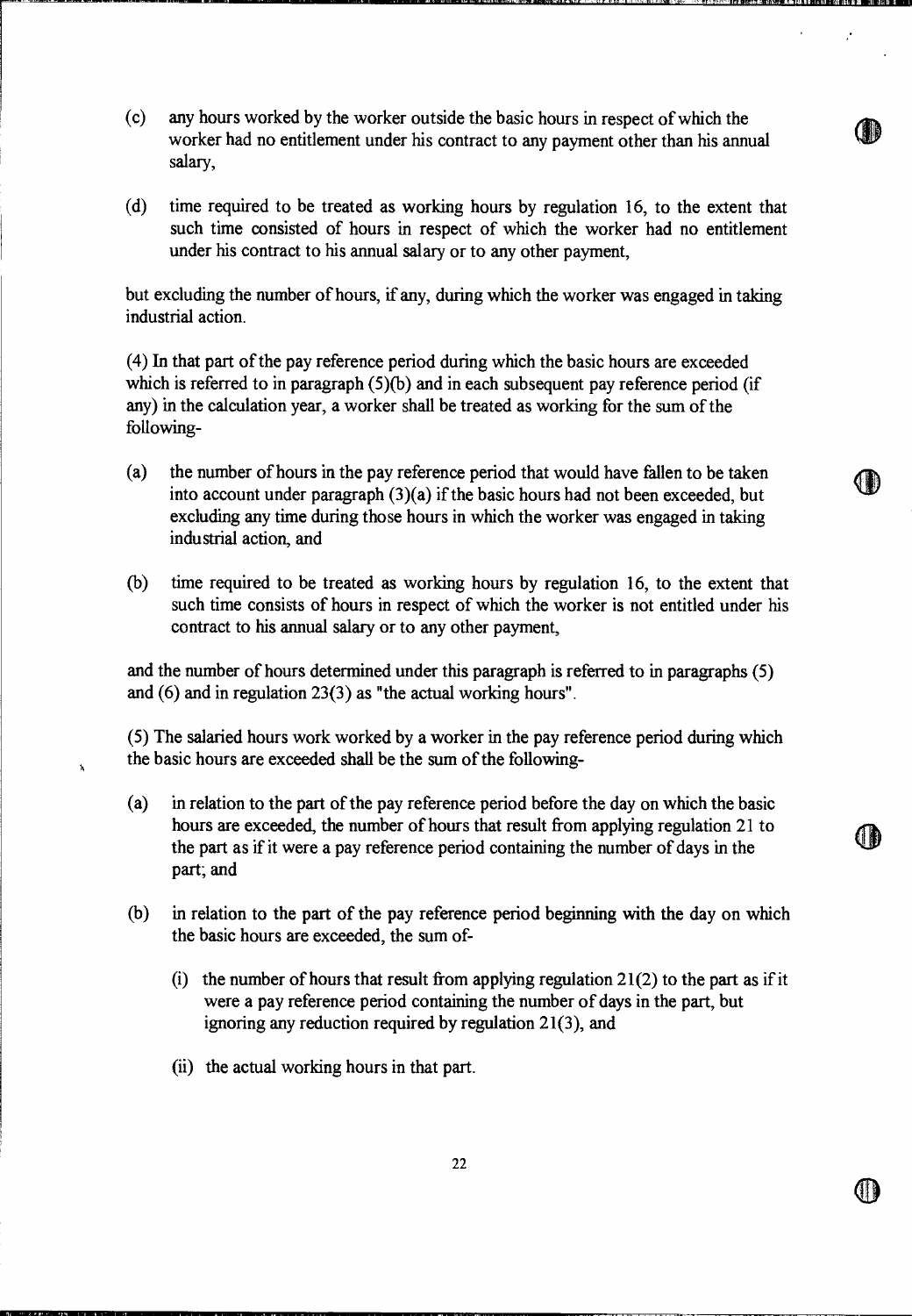- (6) The salaried hours work worked by a worker in each subsequent pay reference period until the end of the calculation year shall be the sum of-
- (a) the number of hours that result from applying regulation  $21(2)$  in relation to the pay reference period, but ignoring any reduction required by regulation 21(3); and
- (b) the actual working hours in the pay reference period.

**GID** 

Í,

# *Determining the hours of salaried hours work in certain cases where the employment terminates*

23.-(1) This regulation applies, in the circumstances specified in paragraphs  $(2)$  and  $(3)$ , to the final pay reference period of a worker whose employment terminates in the course of a calculation year and in cases where the employment of a worker is treated as being terminated by virtue of paragraph (4).14

(2) Where the basic hours have not been exceeded at the end of the final pay reference period but, at the end of that pay reference period, the total of the hours to be taken into account under regulation 22(3) since the beginning of the calculation year (the "A" hours) exceeds the total of the number of hours determined in accordance with regulation 21 in relation to all of the pay reference periods (including the final pay reference period) since the beginning of the calculation year (the **"B"** hours), the salaried hours work worked by the worker in that pay reference period shall be regarded as including (in addition to the number of hours determined in relation to the pay reference period in accordance with regulation 2 1 ) the number of hours by which the "A" hours exceed the "B" hours.

(3) Where the basic hours have been exceeded at any time during the calculation year before the end of the final pay reference period, the salaried hours work worked by the worker in that pay reference period shall be regarded as including (in addition to the number of hours determined in relation to the pay reference period in accordance with regulation 22(5) or, as the case may be, (6)) the number of hours that result from applying regulation 21(2) in relation to the period beginning with the day immediately following the last day of the worker's final pay reference period and ending at the end of the calculation year ("the subsequent period"), as if-

- (a) the whole of the subsequent period was a single pay reference period (containing the number of days in it), and
- (b) the worker had continued to be employed under his contract to do salaried hours work for the whole of the subsequent period and had not been absent from work during it for any hours in respect of which regulation 21(3) requires a reduction.

(4) Where a worker's contract is varied so that any salaried hours work required to be done under the contract becomes work that is not salaried hours work, this regulation shall apply as if-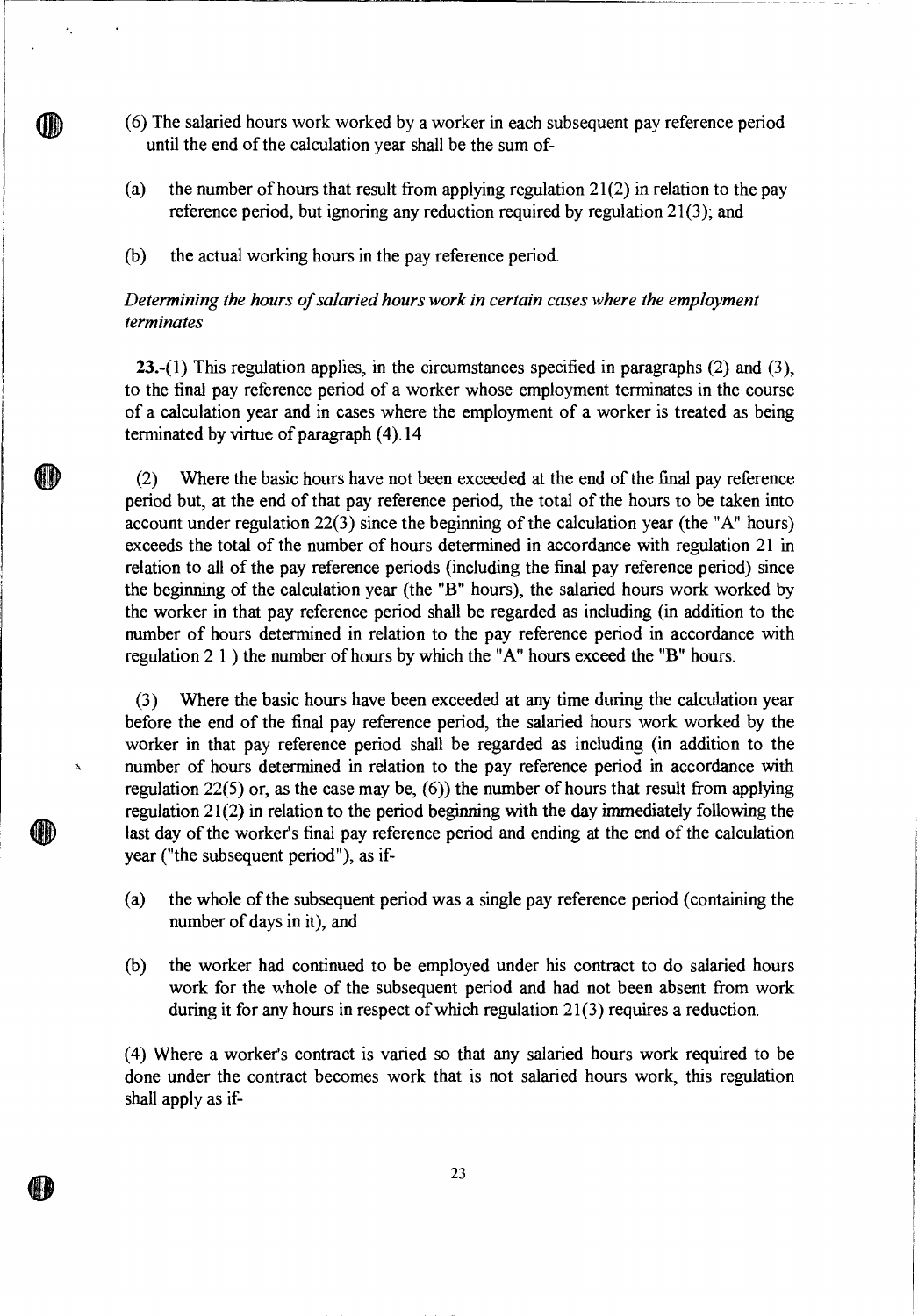- (a) the employment of the worker had been terminated; and
- (b) the last day of the worker's final pay reference period had fallen on the day before the day on which the variation took effect.

#### *Output work*

24.--(1) The output work worked by a worker in a pay reference period shall be the total number of hours spent by the worker during the pay reference period in doing output work, except where the output work is output work of the kind specified in paragraph (2) in relation to which the conditions in regulation 25(1) are satisfied.

(2) The kind of output work mentioned in the exception to paragraph (1) is output work in respect of which (apart from the effect of regulation 25 and any agreement made pursuant to that regulation)-

- (a) the worker's contract does not set any normal, minimum or maximum working hours; and
- (b) the employer does not in practice determine or control the hours worked by the worker.

*"Fair estimate" agreements for output work* 

25.-(1) The conditions referred to in regulation 24 are-

- (a) that there is an agreement in writing between the worker and his employer, made at any time before the beginning of the pay reference period, that-
	- (i) contains a fair estimate of the number of hours of output work (including any time which is to be treated as output work) the worker is likely to spend in performing the work to be done in the pay reference period, and
	- (ii) requires the worker to keep a record of the hours of output work done by him in the pay reference period and to supply a copy of the record to the employer as soon as is reasonably practicable after the end of it; and
- (b) that the worker is contractually entitled to be paid the agreed rate for each piece produced or agreed rate of commission for each sale made or transaction completed by him in the pay reference period or, as the case may be, for each sale made or transaction completed as a result of output work done by him in the pay reference period.

(2) An estimate of the number of hours a worker is likely to work purporting to satisfy the condition in paragraph  $(1)(a)(i)$  is not a fair estimate if the employer cannot show that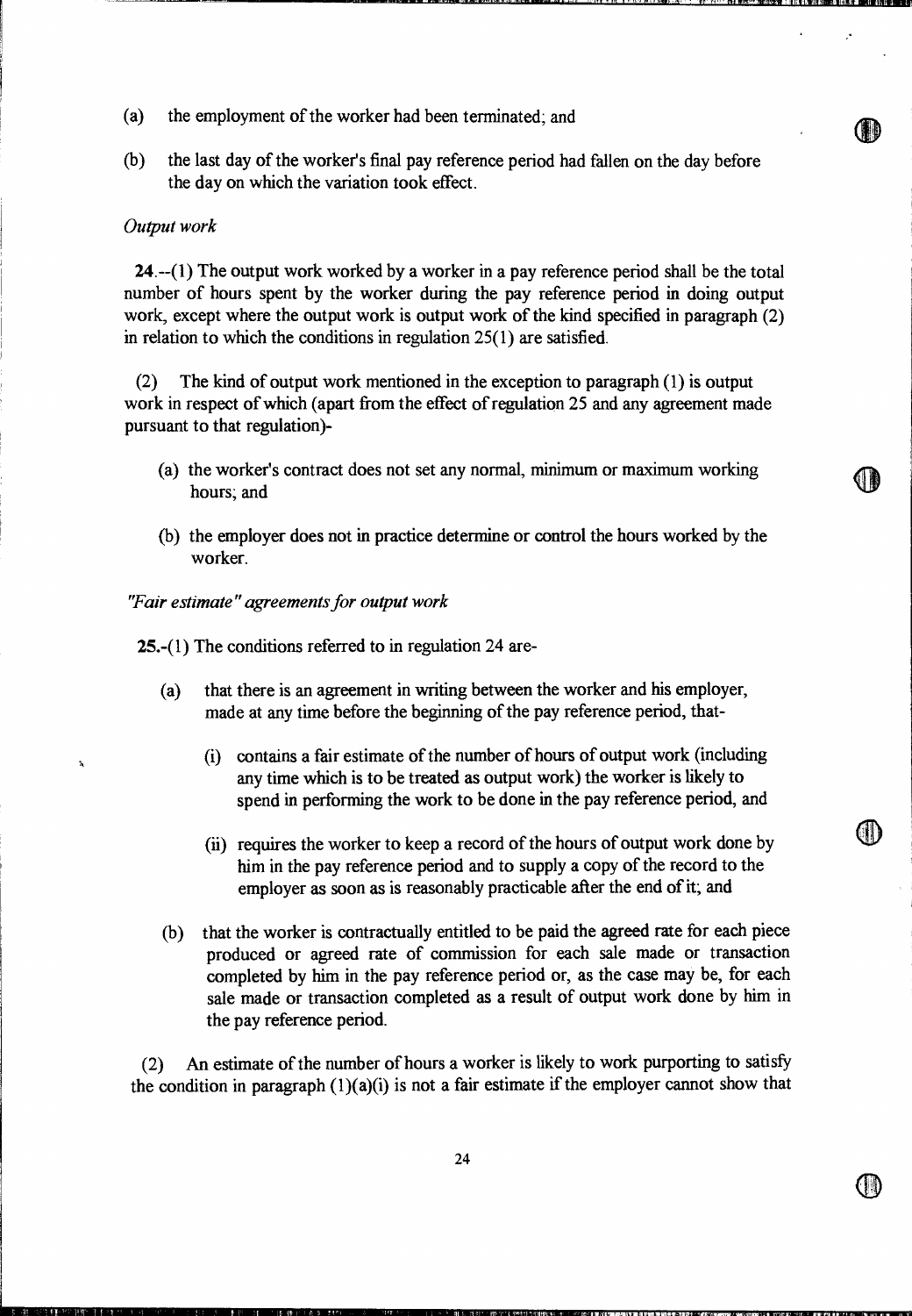the number is at least four-fifths of the number of hours that an average worker doing the same work as the worker in the same working circumstances and producing, by reference to the same measure of output, the same output would on average spend working in a pay reference period.

(3) Unless otherwise agreed the agreement referred to in paragraph  $(1)(a)$  has effect solely for the purpose of determining the amount of output work the worker is to be treated as doing for the purpose of these Regulations and does not vary the worker's contract.

#### *Determining the hours of output work where there is a fair estimate " agreement*

26.-(1) In paragraph (2) the term "ascertained hours" means the fair estimate of hours contained in an agreement referred to in paragraph (1)(a) of regulation 25.

(2) Where the conditions in regulation 25(1) are satisfied in relation to output work of the kind specified in regulation 24(2), the output work worked by a worker in the pay reference period in respect of the work covered by the agreement in question shall be treated as being-

- (a) where in the pay reference period the worker has worked for the ascertained hours or longer (including any time which is to be treated as output work), the ascertained hours; or
- (b) where in the pay reference period the worker has worked for less than the ascertained hours, the total of the number of hours he has worked (including such time).

#### *Unmeasured work*

×,

(II)

AID

 $\mathbf{k}$ 

27. Unless the condition in regulation 28(1) is satisfied, the unmeasured work worked by a worker in a pay reference period shall be the total of the number of hours spent by him during the pay reference period in carrying out the contractual duties required of him under his contract to do such work.

# *'Daily average " agreements for unmeasured work*

28-(1) The condition referred to in regulation 27 is that there is an agreement in writing between the worker and his employer, made at any time before the beginning of the pay reference period, determining the average daily number of hours the worker is likely to spend in carrying out the duties required of him under his contract to do unmeasured work on days when he is available to carry out those duties for the full amount of time contemplated by the contract.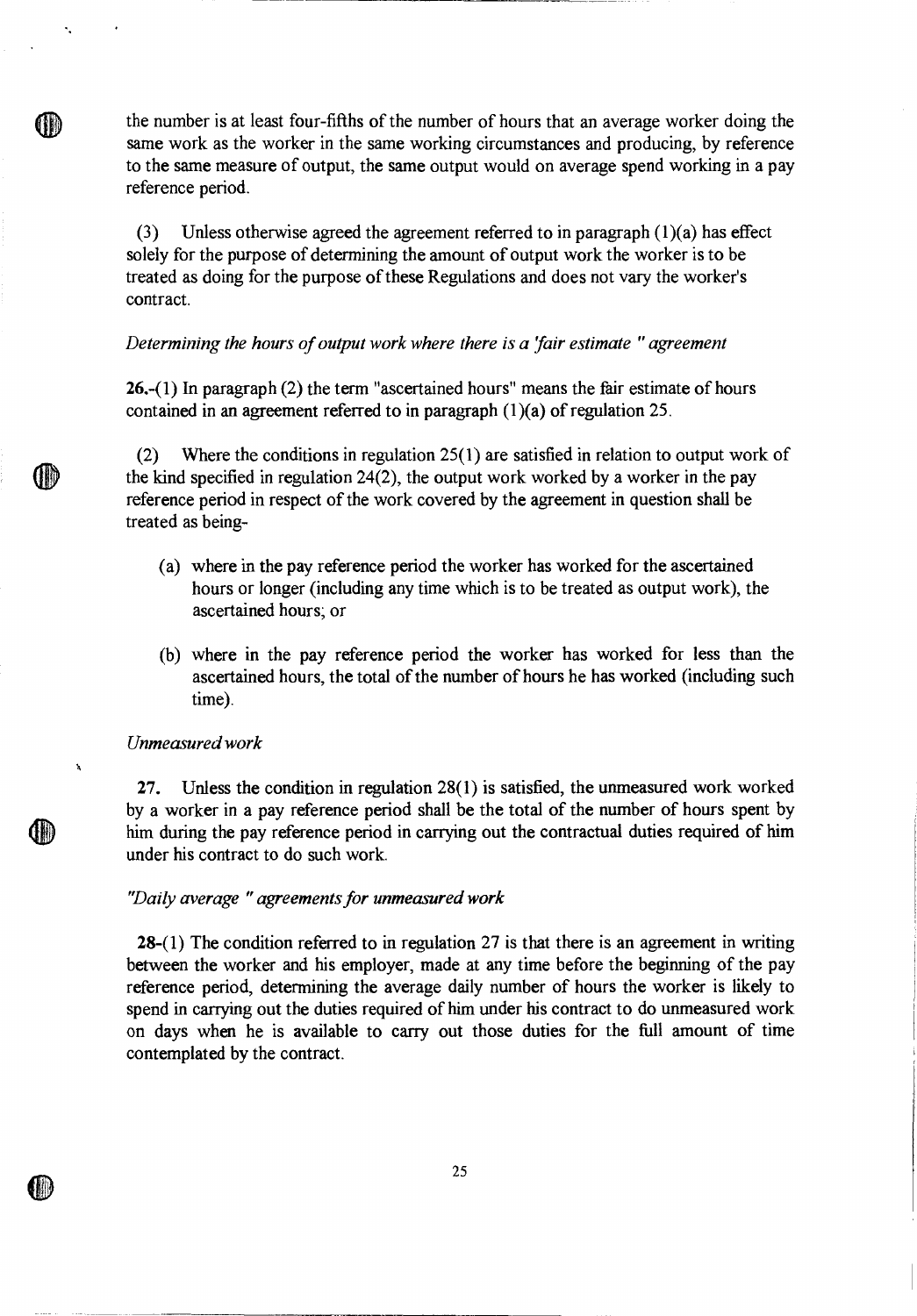(2) The condition in paragraph (1) is not satisfied if the employer cannot show that the average daily number of hours determined is a realistic average.

(3) Unless otherwise agreed the agreement referred to in paragraph (1) has effect solely for the purpose of determining the amount of unmeasured work the worker is to be treated as having worked for the purpose of these Regulations and does not vary the worker's contract.

#### *Determining the hours of unmeasured work where there is a "daily average " agreement*

29.-(1) In paragraph (2) the term "ascertained hours" means the number of hours of unmeasured work that would have been worked by the worker in a pay reference period if he had worked-

- (a) on each day worked by him in the pay reference period on which he was available to carry out his duties for at least the full amount of time contemplated by the contract, for the average daily number of hours specified in the agreement referred to in regulation 28(1); and
- (b) on each day worked by him in the pay reference period on which he was available to carry out his duties for only part of that amount of time, for the proportion of that average number of hours which the part bears to the full amount of time contemplated by the contract.16

(2) Where the condition in regulation 28(1) is satisfied the hours of unmeasured work worked by a worker in the pay reference period shall be treated as being the ascertained hours.

 $\mathbf{k}$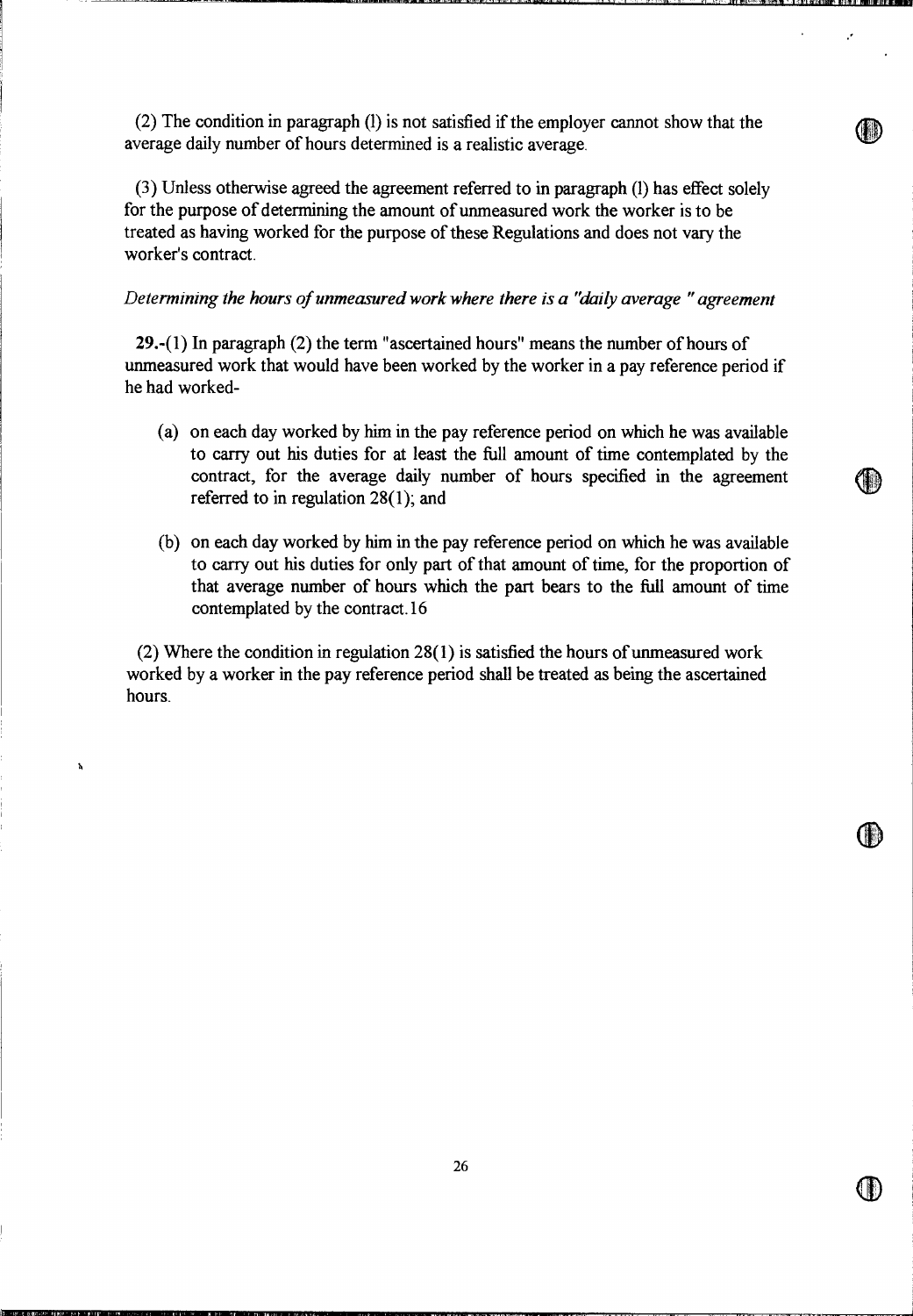# **PART IV**

# **REMUNERATION COUNTING TOWARDS A MINIMUM WAGE**

#### *Payments to the worker to be taken into account*

Ñ,

J,

**30.** The total of remuneration in a pay reference period shall be calculated by adding together-

- (a) all money payments paid by the employer to the worker in the pay reference period;
- (b) any money payments paid by the employer to the worker in the following pay reference period in respect of the pay reference period (whether in respect of work or not);
- (c) any money payment paid by the employer to the worker later than the end of the following pay reference period in respect of work done in the pay reference period, being work in respect of which-
	- (i) the worker is under an obligation to complete a record of the amount of work done,
	- (ii) the worker is not entitled to payment until the completed record has been submitted by him to the employer, and
	- (iii) the worker has failed to submit a record before the fourth working day before the end of that following pay reference period,

provided that the payment is paid in either the pay reference period in which the record is submitted to the employer or the pay reference period after that;

(d) where the employer has provided the worker with living accommodation during the pay reference period, but in respect of that provision is neither entitled to make any deduction from the wages of the worker nor to receive any payment from him, the amount determined in accordance with regulation 36.

# *Reductions from payments to be taken into account*

**31.-(1)** The total of reductions required to be subtracted from the total of remuneration shall be calculated by adding together-

(a) any money payments paid by the employer to the worker in the pay reference period that, by virtue of regulation 30(b) or (c), are required to be included in the total of remuneration for an earlier pay reference period;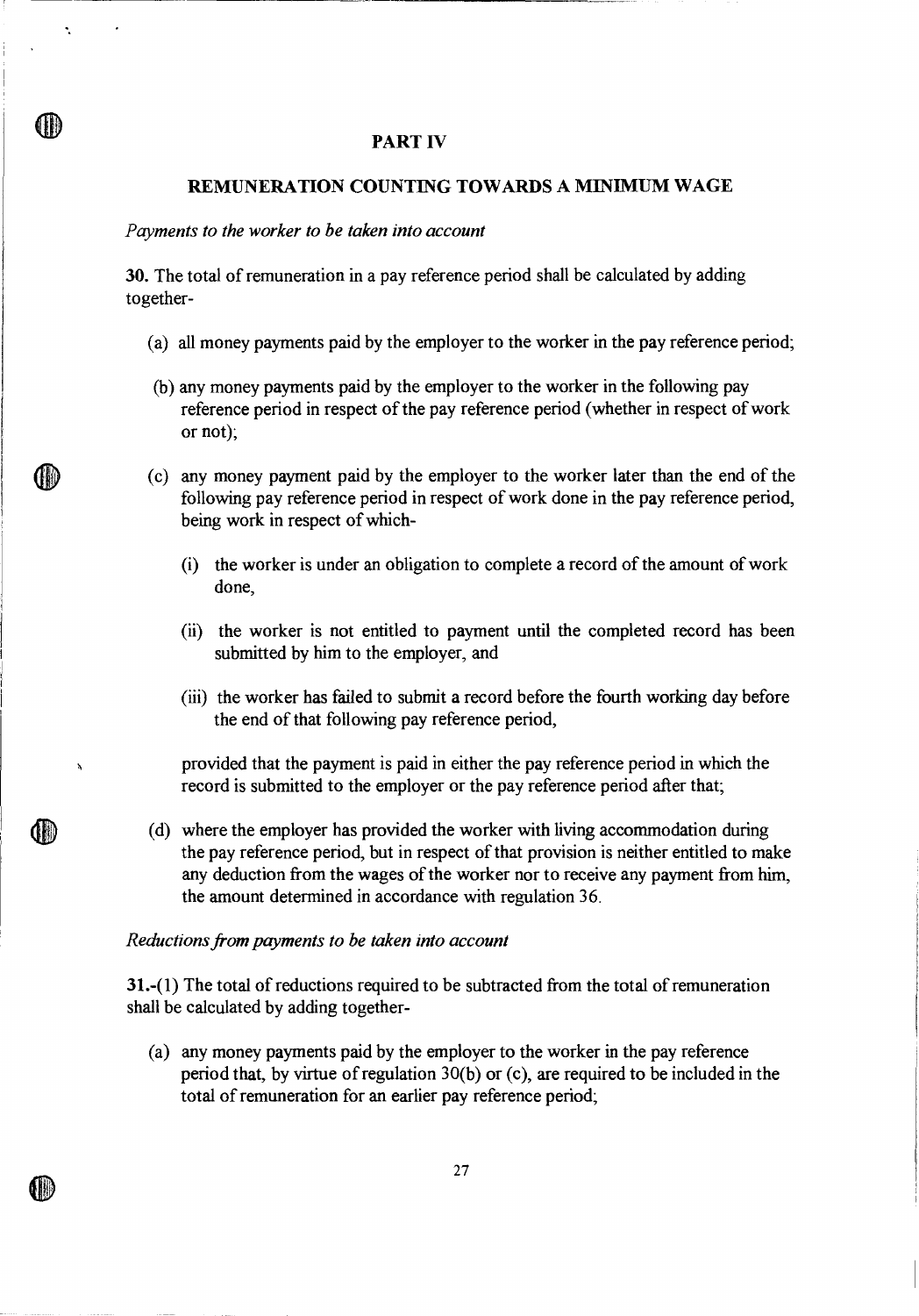(b) in the case of-

À

- (i) work other than salaried hours work, any money payments paid by the employer to the worker in respect of periods when the worker was absent from work or engaged in taking industrial action;
- (ii) salaried hours work, any money payment paid by the employer to the worker attributable to the hours (if any) by which the number of hours determined under regulation  $21(2)$  is required to be reduced under regulation  $21(3)$ (worker entitled to less than normal proportion of annual salary because of absence from work), whether under the direct application of those regulations or the application of them required by regulation  $22(5)(a)$ ;
- (c) any money payments paid by the employer to the worker in respect of-
	- (i) time work worked by him in the pay reference period involving particular duties that is paid for at a higher rate per hour than the lowest rate per hour payable to the worker in respect of time work worked by him involving those duties during the pay reference period, to the extent that the total of those payments exceeds the total of the money payments that would have been payable in respect of the work if that lowest rate per hour had been applicable to the work;

**4b** 

Ŀ,

 $\textcolor{red}{\textbf{0}}$ 

- $(ii)$ particular output work worked by him in the pay reference period that is paid for at a higher rate than the normal rate applicable to that work by reason of the work being done at a particular time or in particular circumstances, to the extent that the total of those payments exceeds the total of the money payments that would have been payable in respect of the work if the normal rate had been applicable to the work;
- (d) any money payment paid by the employer to the worker by way of an allowance other than an allowance attributable to the performance of the worker in carrying out his work;
- (e) any money payment paid by the employer to the worker representing amounts paid by the customers by way of a service charge, tip, gratuity, or cover charge;
- (f) any money payment paid by the employer to the worker to meet a payment by the worker that would fall within regulation 34(1)(b) (payments by workers on account of expenditure in connection with their employment to persons other than their employer) but for the worker's payment being met or designed to be met by the employer;
- (g) any deduction falling within regulation 32;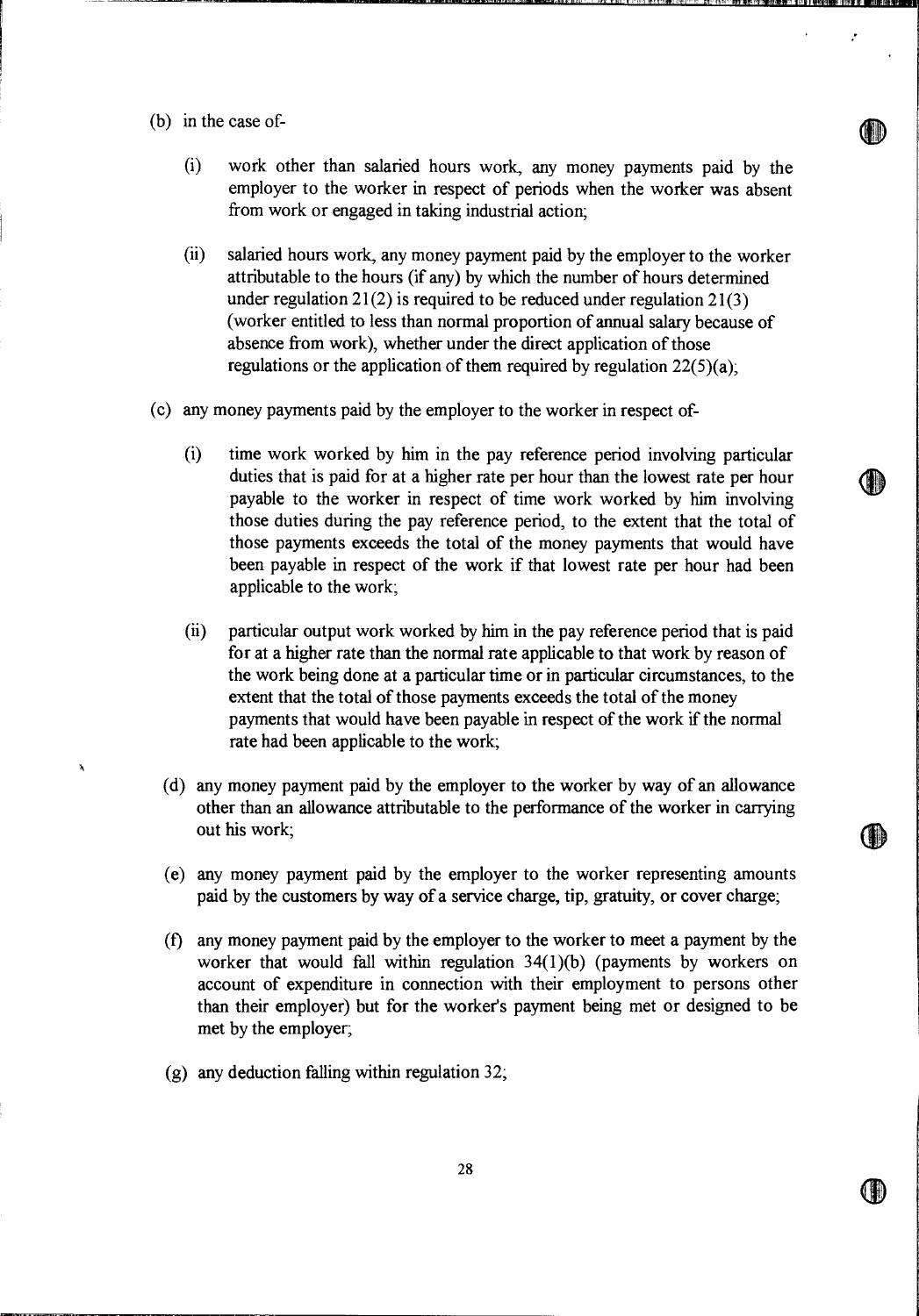- (h) any payment made by or due from the worker in the pay reference period falling within regulation 34;
- (i) the amount of any deduction the employer is entitled to make, or payment he is entitled to receive from the worker, in respect of the provision of living accommodation by him to the worker in the pay reference period, as adjusted, where applicable, in accordance with regulation 37, to the extent that it exceeds the amount determined in accordance with regulation 36.

(2) To the extent that any payment or deduction is required to be subtracted from the total of remuneration by virtue of more than one sub-paragraph of paragraph (1), it shall be subtracted only once.

# *Deductions to be subtracted under regulation 31(1)(g)*

 $\ddot{\phantom{a}}$ 

(II)

(II)

32.-(1) The deductions required to be subtracted from the total of remuneration by regulation  $31(1)(g)$  are-

- (a) any deduction in respect of the worker's expenditure in connection with his employment;
- (b) any deduction made by the employer for his own use and benefit (and accordingly not attributable to any amount paid or payable by the employer to any other person on behalf of the worker), except one specified in regulation 33.

(2) To the extent that any deduction is required to be subtracted by virtue of both subparagraphs of paragraph  $(1)$ , it shall be subtracted only once.

*Deductions not to be subtracted under regulation 31(1)(g)* 

33. The deductions excepted from the operation of regulation 32(1)(b) are-

- (a) any deduction in respect of conduct of the worker, or any other event, in respect of which he (whether together with any other workers or not) is contractually liable;
- (b) any deduction on account of an advance under an agreement for a loan or an advance of wages;
- (c) any deduction made to recover an accidental overpayment of wages made to the worker;
- (d) any deduction in respect of the purchase by the worker of any shares, other securities or share option, or of any share in a partnership.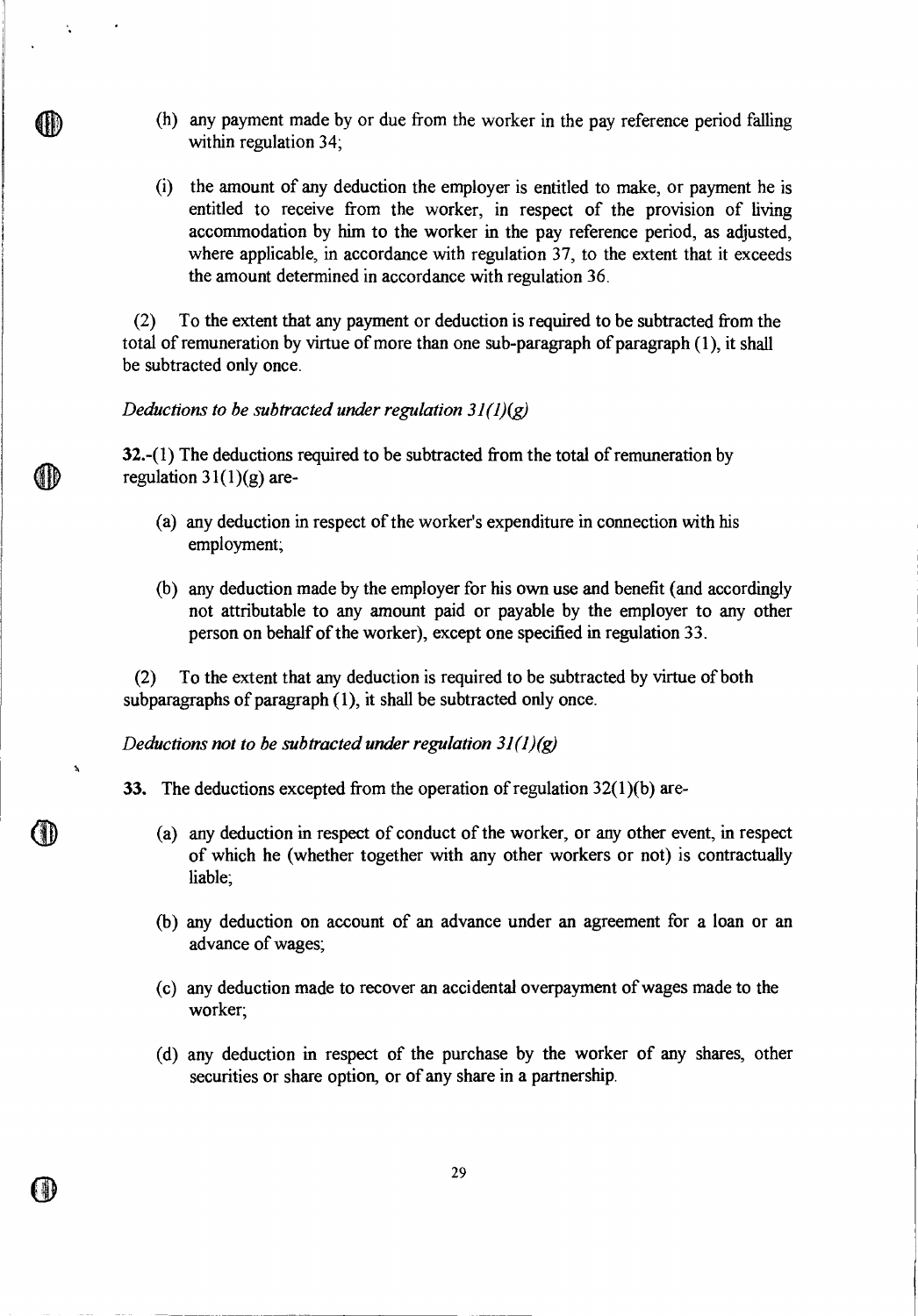*Payments made by or due from a worker to be subtracted under regulation 31(1)(h)* 

34.-(1) The payments made by or due from the worker required to be subtracted from the total of remuneration by regulation  $31(1)(h)$  are-

- (a) any payment due from the worker to the employer in the pay reference period on account of the worker's expenditure in connection with his employment;
- (b) any payment paid in the pay reference period on account of the worker's expenditure in connection with his employment to the extent that the expenditure consists of a payment to a person other than the employer and is not met, or designed to be met, by a payment paid to him by the employer;
- (c) any other payment due from the worker to the employer in the pay reference period that the employer retains or is entitled to retain for his own use and benefit except for a payment required to be left out of account by regulation 35.

(2) To the extent that any payment is required to be subtracted by virtue of more than one sub-paragraph of paragraph (1), it shall be subtracted only once.

# *Payments not to be subtracted under regulation 31(1)(h)*

ĥ,

35. The payments excepted from the operation of regulation  $34(1)(c)$  are-

- (a) any payment in respect of conduct of the worker, or any other event, in respect of which he (whether together with any other workers or not) is contractually liable;
- (b) any payment on account of an advance under an agreement for a loan or an advance of wages;
- (c) any payment made to refund the employer in respect of an accidental overpayment of wages made by the employer to the worker;
- (d) any payment in respect of the purchase by the worker of any shares, other securities or share option, or of any share in a partnership;
- (e) any payment in respect of the purchase by the worker of any goods or services from the employer, unless the purchase is made in order to comply with a requirement in the worker's contract or any other requirement imposed on him by the employer in connection with his employment.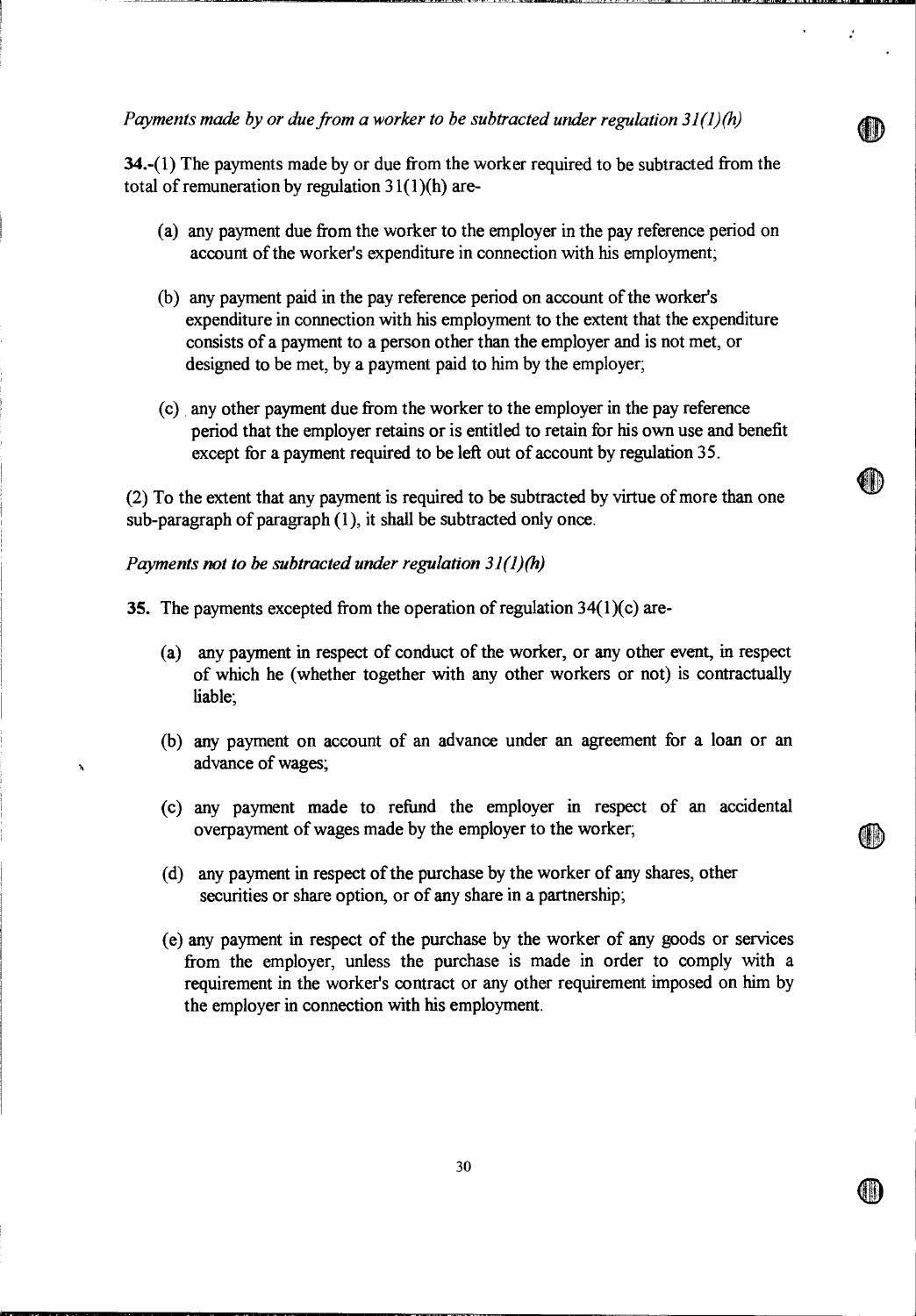*Amount permitted to be taken into account where living accommodation is provided* 

 $\ddot{\phantom{a}}$ 

III)

(III)

 $\mathbf{\hat{A}}$ 

**36.-(1)** The amount referred to in regulations  $30(d)$  and  $31(1)(i)$  is whichever is the lesser of the following-

- (a) the amount resulting from multiplying the hours of work done in the pay reference period (determined in accordance with regulations 20 to 29) by 50p, and reducing that product by the proportion which the number of days (if any) in the pay reference period for which living accommodation was not provided bears to the total number of days in the pay reference period; or
- (b) the amount resulting from multiplying the number of days in the pay reference period for which living accommodation was provided by £2.85.

(2) For the purposes of paragraph (I), living accommodation is provided for a day only if it is provided for the whole of a day from midnight to midnight.

*Adjusted deductions and payments in respect of living accommodation* 

37.-(1) Where an employer is entitled to make deductions or receive payments in respect of the provision of living accommodation to a worker and in a pay reference period-

- (a) a worker is absent from work for a day or more when, but for his absence, he would be expected to perform time work (for example because he is sick or taking a holiday),
- (b) during that period of absence he is paid, for the hours of time work for which he is absent, an amount not less than the amount to which he would have been entitled under these Regulations, but for his absence,
- (c) the hours of time work worked by the worker in the pay reference period are, by reason of his absence, less than they would be in a pay reference period containing the same number of working days in which the worker worked for the normal number of working hours (and for no additional hours), and
- (d) the amount of the deduction the employer is entitled to make or payment he is entitled to receive in respect of the provision of living accommodation to the worker during the pay reference period does not increase by reason of the worker's absence from work,

the provisions of paragraph (2) shall apply.

(2) For the purposes of regulation  $31(1)(i)$ , the amount of the deduction the employer is entitled to make or payment he is entitled to receive in respect of the provision of living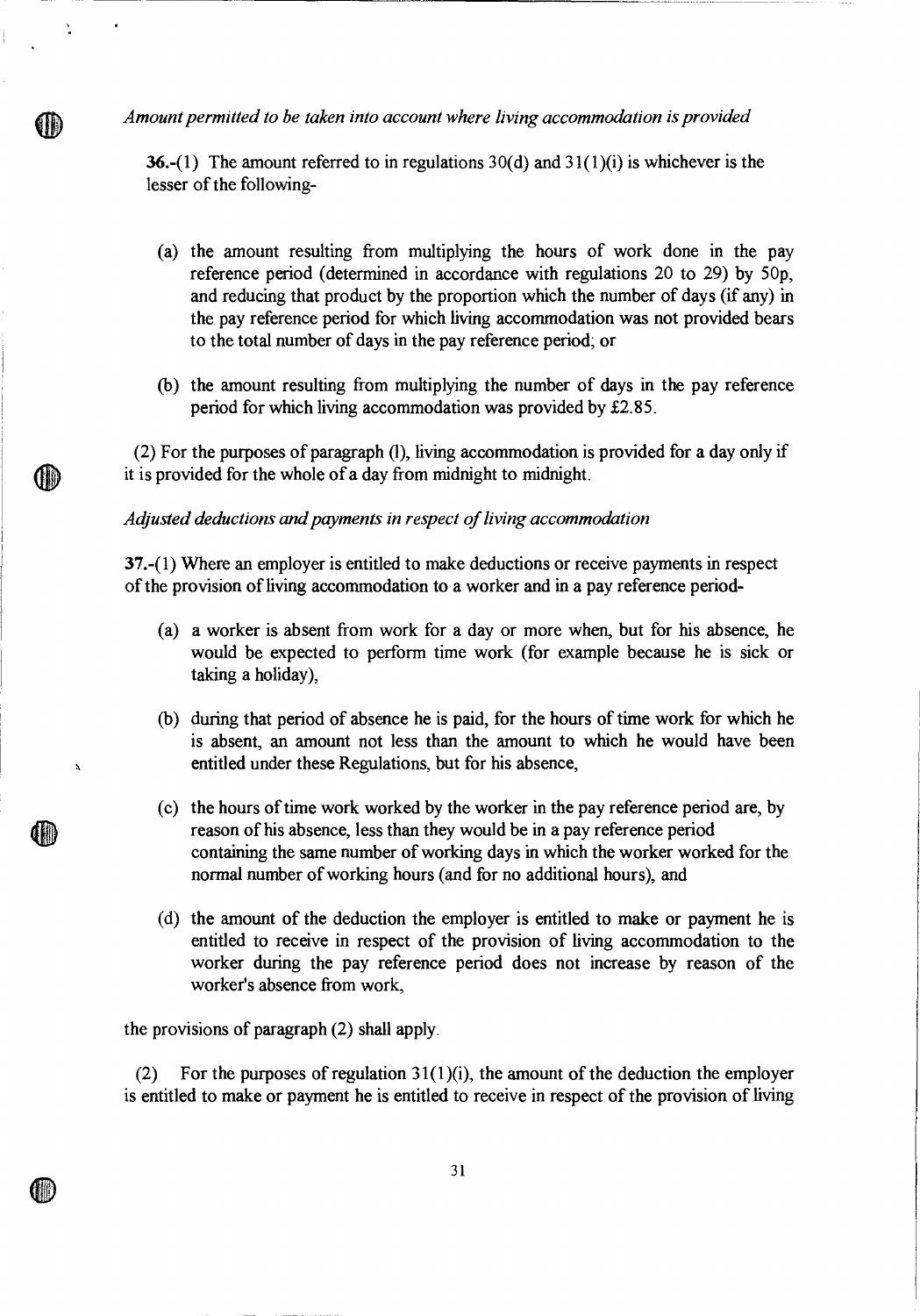accommodation shall be adjusted by multiplying that amount by the number of hours of time work actually worked by the worker in the pay reference period (as determined in accordance with regulation 20) and dividing the figure so obtained by the total number of hours of time work the worker would have worked in the pay reference period (including the hours of time work actually worked) but for his absence.

.

 $\mathbf{r}$ 

O

OD

 $\mathbf{A}$ 

 $\hat{\mathcal{A}}$